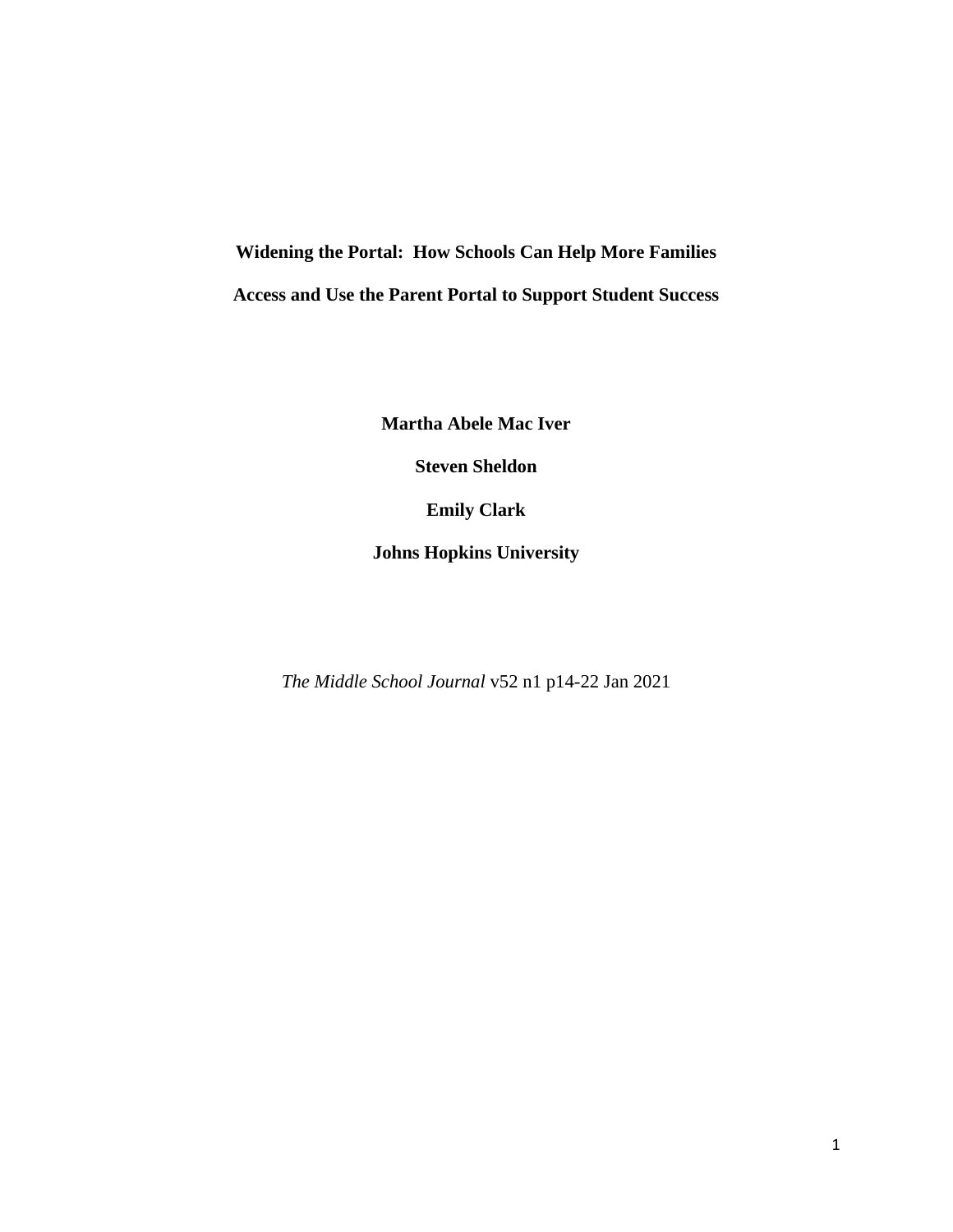# **Widening the Portal: How Schools Can Help More Families Access and Use the Parent Portal to Support Student Success**

**Abstract:** District leaders have invested widely in the creation of parent portals, but have paid less attention to ensuring that they are achieving their purpose in providing information that parents can use in supporting their children's academic success. This study, based on qualitative field note data from a larger four-year study of a continuous improvement initiative focused on improving family engagement during the transition from middle grades to high school, identifies both the challenges families face in using the online parent portal and the challenges school leaders face in: a) ensuring that the portal is a useful tool to families; and b) communicating information to families about using the portal effectively. This article suggests the need for district leaders, principals, teachers, and other school staff to reflect systematically on the design and purposes of a parent portal, and ways to make the portal a useful tool for families to monitor students' academic progress and help to improve students' grades. It also provides recommendations for how school leaders can apply a continuous improvement approach to increase the number of families that access the portal regularly.

**Keywords:** communication, parents, student academic outcomes, family engagement

# **This We Believe characteristics:**

- The school environment is inviting, safe, inclusive, and supportive of all.
- The school actively involves families in the education of their children.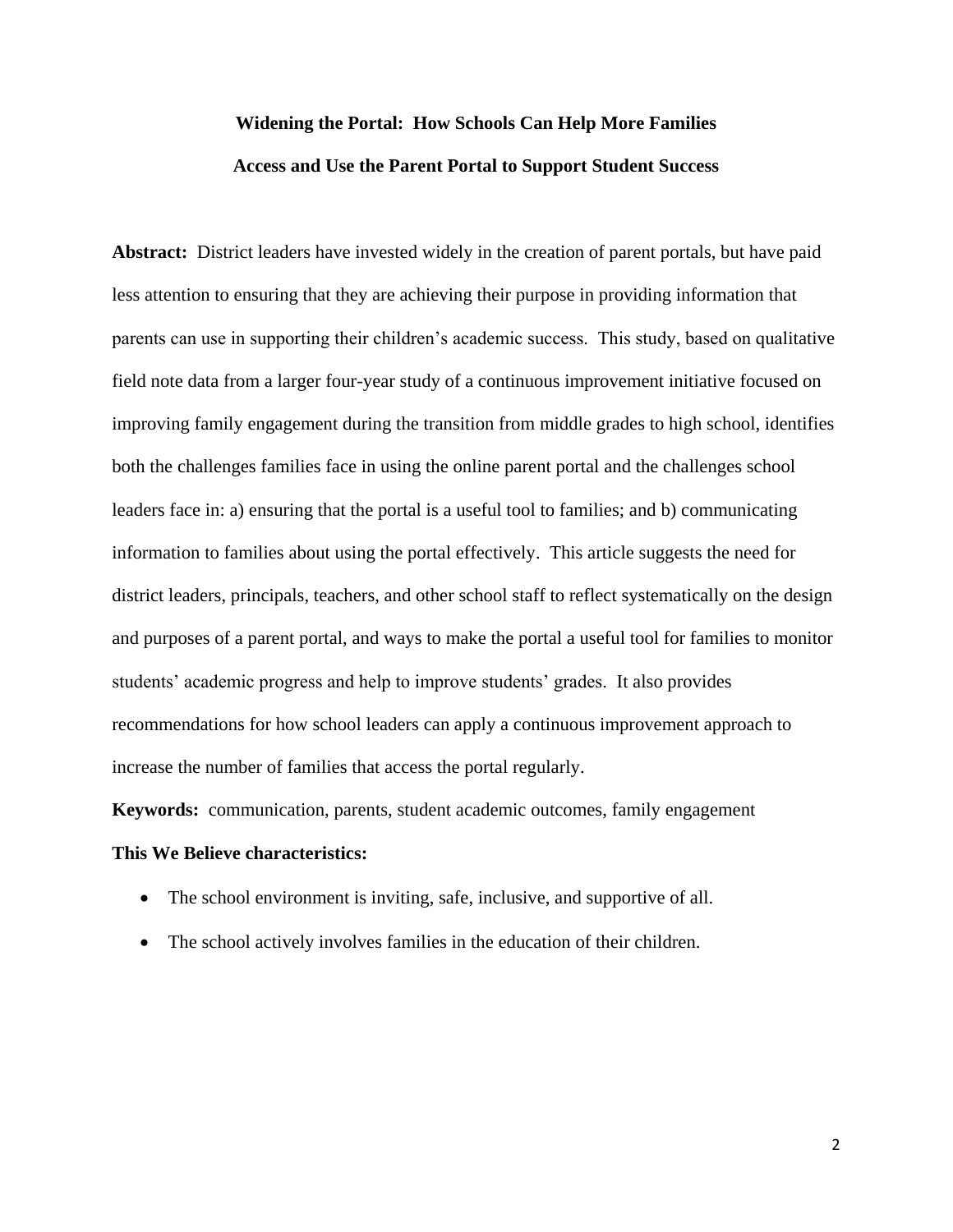#### **Importance of Family-School Communication**

Fostering equitable partnerships between families and the school is a key responsibility of every school leader (e.g., Epstein et al., 2019; Ishimaru, 2019a, 2019b; Sanders & Sheldon, 2009). There is increasing evidence that school-based efforts to improve partnerships with families can yield large dividends in improved student outcomes (Henderson & Mapp, 2002; Jeynes, 2017; Sheldon, 2003, 2007; Sheldon & Epstein, 2002, 2004, 2005; Sheldon, Epstein, & Galindo, 2010). Such partnerships are built on the foundation of good two-way communications, in which school staff encourage and respond positively to families' questions and concerns, and communicate important information effectively to families in multiple ways (e.g., Conus & Fahrni, 2019; Weiss, Lopez, & Caspe, 2018). In this article we discuss how district and school leaders can potentially increase the positive impact of one important communication vehicle – the parent portal.

Modes of communication between home and school have evolved dramatically as technological changes have influenced society (Aldunate & Nussbaum, 2013; Patrikakou, 2016; Thompson, Mazer, & Flood Grady, 2015; Zieger & Tan, 2012). School leaders are communicating with families via school websites, Twitter, and Facebook (Porterfield & Carnes, 2012). School and classroom apps for communicating with families abound (Lynch, 2017). In many schools, parents and teachers communicate by e-mail and text more than by traditional phone and face-to-face methods, though other schools continue widespread usage of robocall technology. Experimental studies have shown that low-cost interventions using text messaging as well as "snail mail" to facilitate communication with families about student progress can yield significant improvements in secondary student attendance and course performance (e.g.,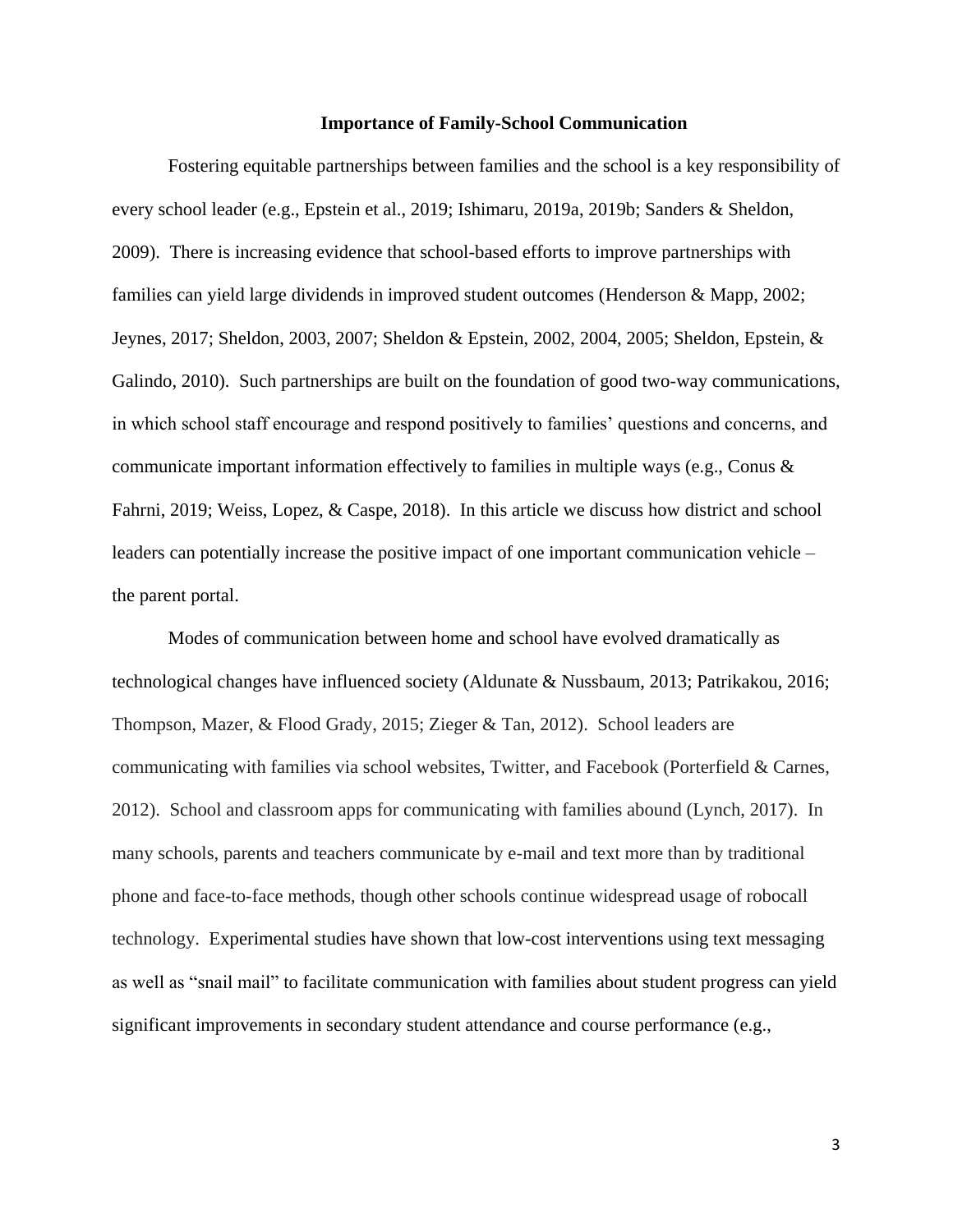Bergman & Chen, 2017; Kraft & Rogers, 2015; Robinson, Lee, Dearing & Rogers, 2018; Rogers, et al., 2017; Rogers & Feller, 2018).

More passive forms of communication, such as web-based parent portals that allow families to monitor their students' grades throughout the year, also have the potential to provide actionable communication between schools and families that can guide family support for students (Altman & Meis, 2013; Miller, Brady, & Izumi, 2016; Weiss, Lopez, & Stark, 2011). Having timely information about student grades and missing assignments can help parents to provide the kinds of encouragement to their children that may make a difference between students passing and failing their classes (e.g., del Valle, 2011; Dries, 2014; Johnson, 2013; Koch, 2010; Selwyn et al., 2011).

Bergman (2016, 2019) has conducted the most extensive work using parent portal login data, documenting differences in portal use by ethnicity and income status which are likely related to access to the internet and computer technology. He noted increased usage at schools where information on the portal was updated more frequently. His experimental studies show a small positive impact of "nudges" using phone calls and letters to families to encourage use of the parent portal on the frequency of parent login to a portal. He also found a significant positive effect of the nudge to increase portal use on student grades (Bergman, 2019). Another study (Mac Iver et al., 2020) provides evidence that parent portal usage is associated with lower odds of ninth grade course failure, even when controlling for prior failing grades in the same year and other covariates associated with course failure.

Skeptics wonder if other family characteristics influence both portal usage and student grades, and call for longitudinal data to confirm causal connections. But evidence is accumulating to suggest that increasing parent usage of the portal could help to reduce course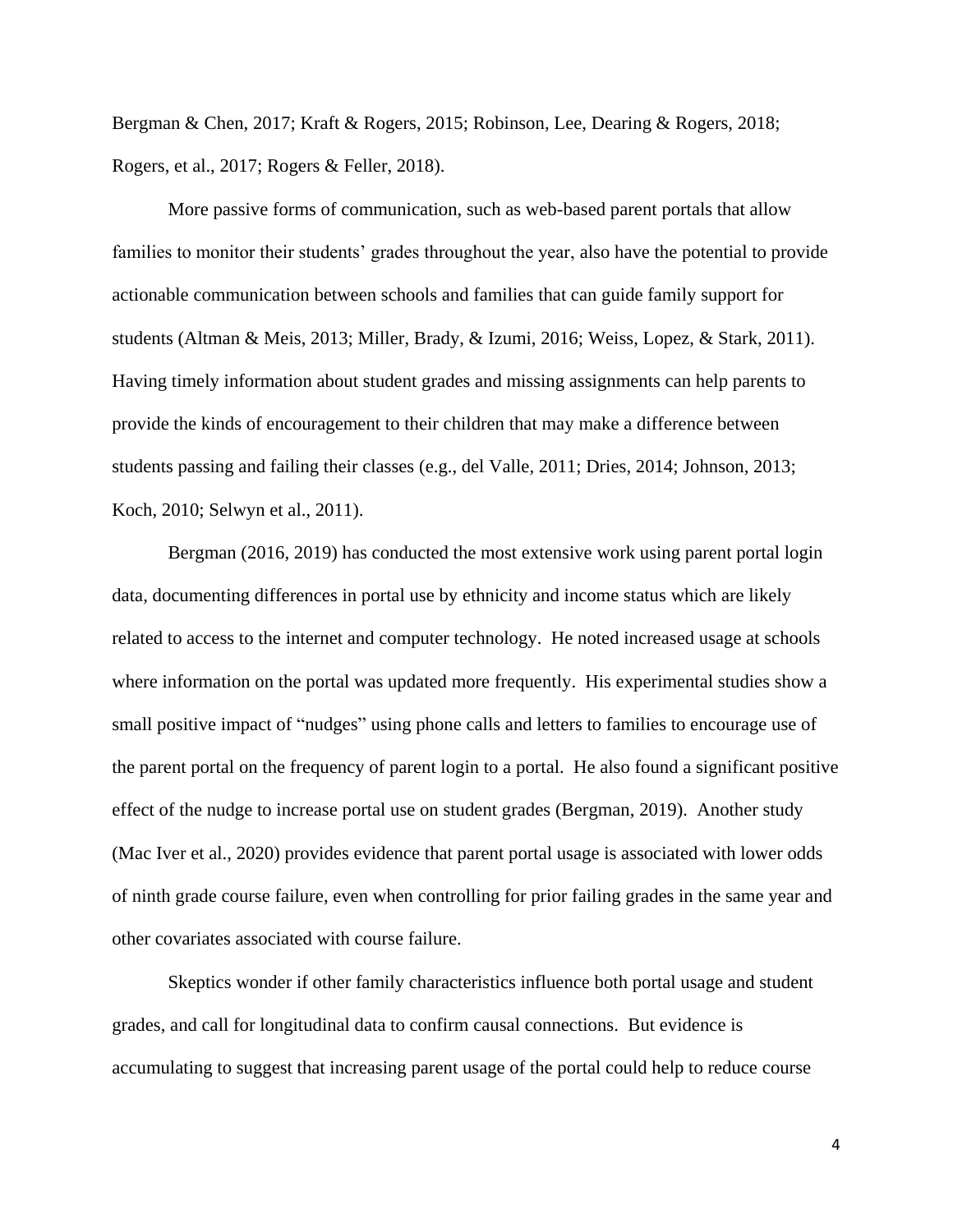failure rates that influence later opportunities for many students. This article addresses the question of how to help more families leverage the power of the portal tool to support their children's academic success.

## **Research Context**

In this article we report on parent portal-related research results from a continuous improvement initiative in an education research-practice partnership of leaders from an urban school district and university-affiliated researchers (Mac Iver et al., 2018). The initiative focused on improving family engagement during the transition from middle to high school as one lever for improving ninth grade student attendance and course passing. Increasing access to and usage of the parent portal was one of the family engagement strategies encouraged during the initiative.

Our partner district in a large western city serves about 53,000 students, the majority (53%) of whom are from diverse racial backgrounds (14% Black, 13% Asian, 13% Hispanic/Latinx, 13% multi-racial). Three in ten students are eligible for free or reduced-price lunch. About one in five students are in families that speak languages other than English at home. The district parent portal displays attendance, assessment scores, and secondary student assignment grades, as well as administrative resources.

#### **Methods**

#### **Research Questions**

This article focuses on the following research questions within the larger study:

- 1) What challenges do families face in using the parent portal?
- 2) What challenges do school leaders face in ensuring that the portal is a useful tool for families and communicating information to families about using the portal effectively?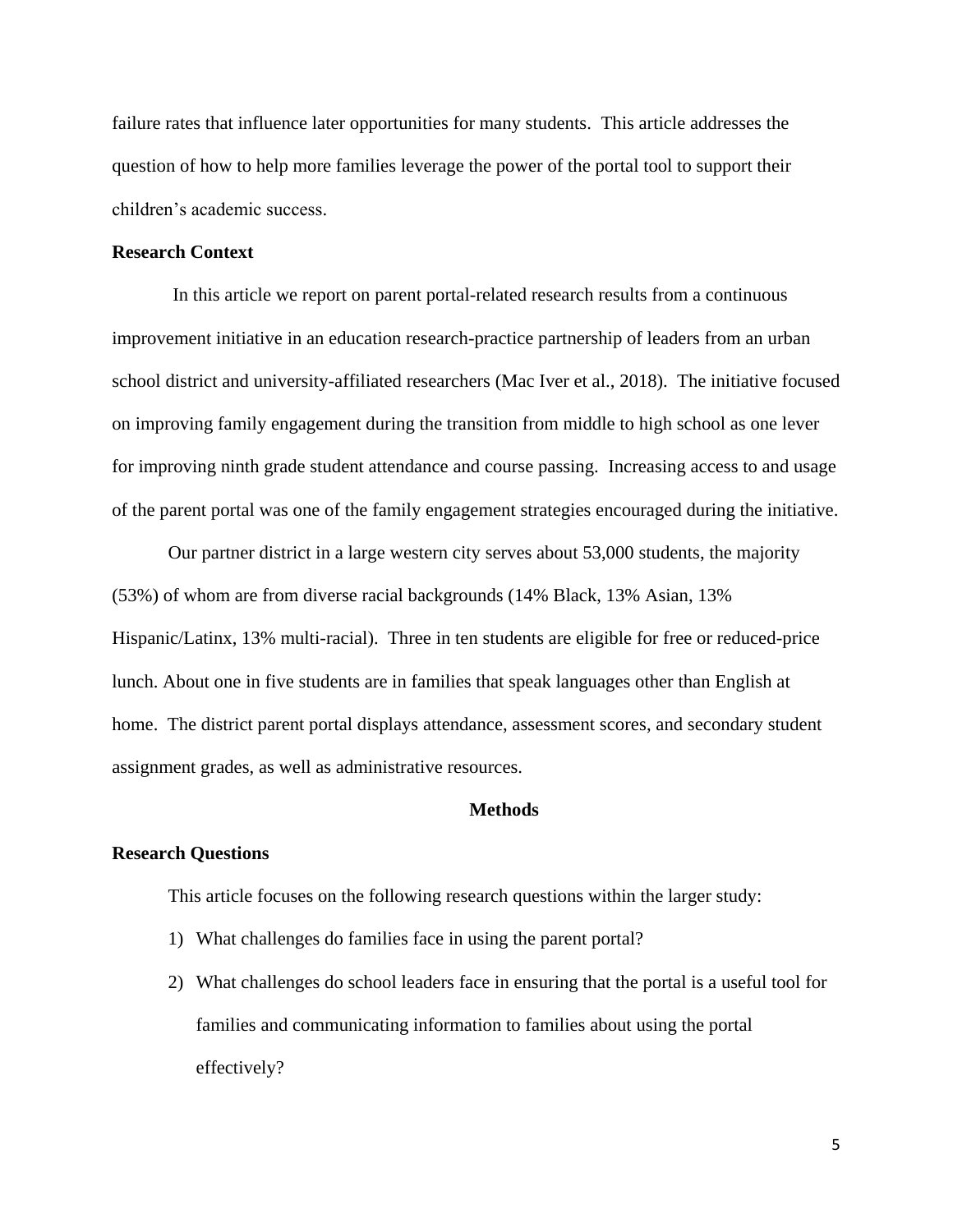3) What steps can school leaders take to help more families gain access to the portal and use it effectively?

### **Data Sources and Analysis Procedures**

Data for this study are from primarily from field notes collected over the four-year partnership project. Observation notes were collected at Partnership Executive Team meetings, professional development sessions with schools, meetings with school staff at their schools, and at schools' family engagement events. Observation notes were also collected at three meetings with family members focused specifically on the parent portal (conducted in two cases by East African community groups and in one case by a middle school staff member). Notes also were taken at meetings with district staff about their weekly interactions with participating schools' staff. School leaders provided records of their cycle of inquiry reflections about specific attempts to provide support to families around the parent portal.

Quantitative administrative record data were also available to provide context for the study. The district shared records of parental logins to the portal that could be linked to student demographic information.

Field notes were coded and organized to permit analysis of all references to the parent portal system. Following Braun and Clark (2006), we conducted thematic analysis of the data, moving from initial codes to identifying themes and patterns (e.g., sequential steps within identified processes).

#### **Findings**

#### **How Big Is the Problem of Family Access to the District Parent Portal?**

Analyses of district records of eighth and ninth grade parental logins to the portal indicated that a large proportion of parents had never logged into the system, and that there was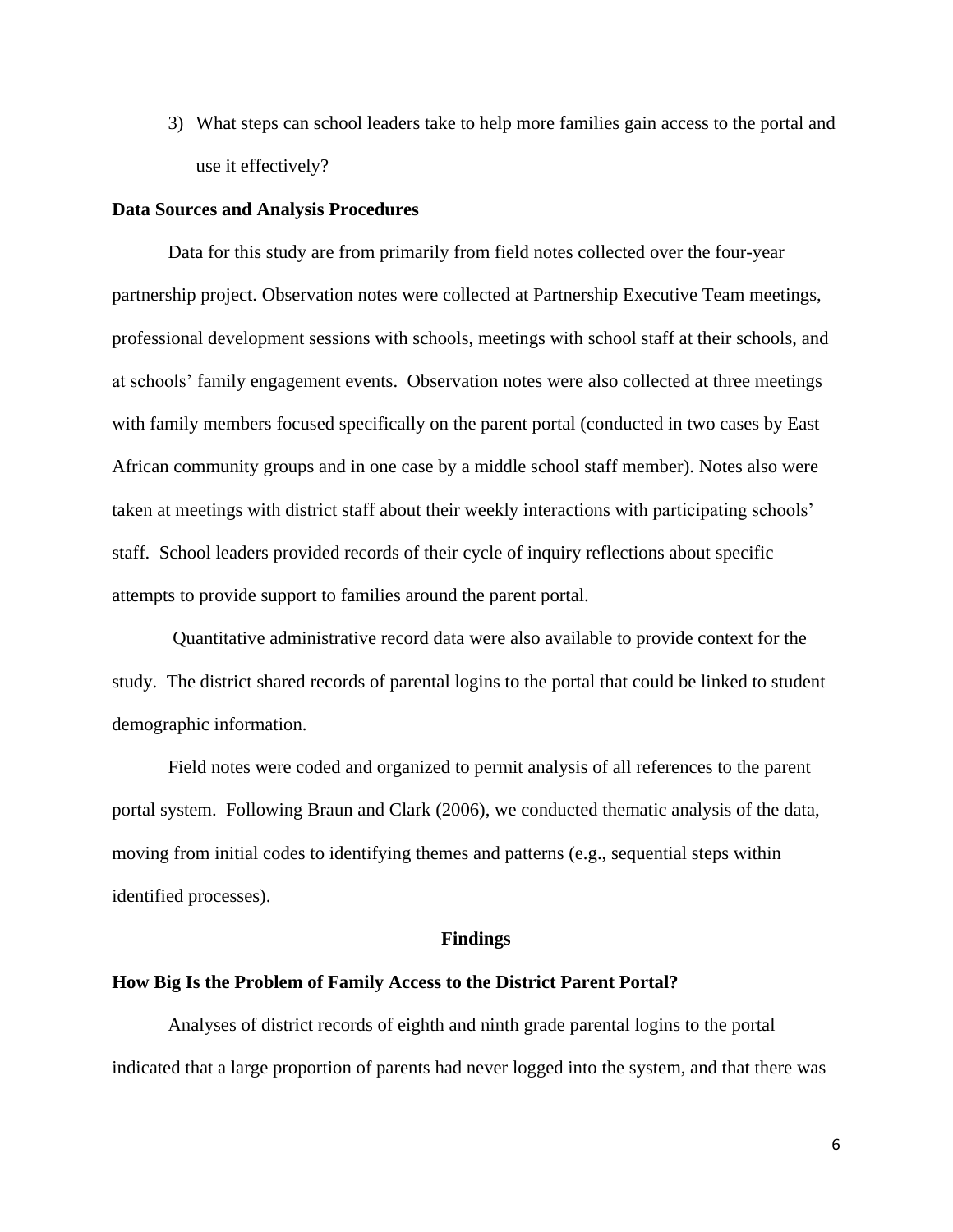wide variation by ethnicity. (We did not have access to data on family economic status.) Fewer than half  $(46%)$  of all parents<sup>1</sup> ever logged into the portal the year before our initiative began. This grew to 59% by the fourth year of the project. Even though six in ten had logged in at least once during the academic year, a much smaller proportion of families logged in at least once a semester (44%) and even fewer at least once a quarter (31%). Non-White families were significantly less likely than White families to have logged into the system at least once during the academic year. In 2018-19, this gap can be seen in the fact that 82% of White students' families logged into the portal at least once, compared to 39% of the families of Asian students, 31% of Hispanic students, and 25% of Black students.

#### **Overarching Components of Family Experience with the Parent Portal**

Our analyses of qualitative field note data related to usage of the school district's online parent portal identified five major components of that experience. Families need to: 1) understand what the portal is and why it is useful; 2) get account login permission to obtain access; 3) be able to login to the portal regularly; 4) understand the information on the portal; and 5) take steps to use that information effectively to support their child's success in school. These components can be viewed as an overarching flowchart of the process of building family capacity for using the portal to support their children's academic success. They are illustrated graphically in Figure 1 and discussed in turn below.

#### *Understanding What the Portal Is and Why It Is Useful*

 $\overline{a}$ 

Data on portal usage sheds some light on the extent to which families understand its usefulness. In 2018-19 about 38% of district students (nearly 20,000) had no email address for a parent or guardian on record in the portal system, which is a first step in gaining access to the

<sup>&</sup>lt;sup>1</sup> The figures reported here are for ninth grade families, but percentages for eighth grade families were similar.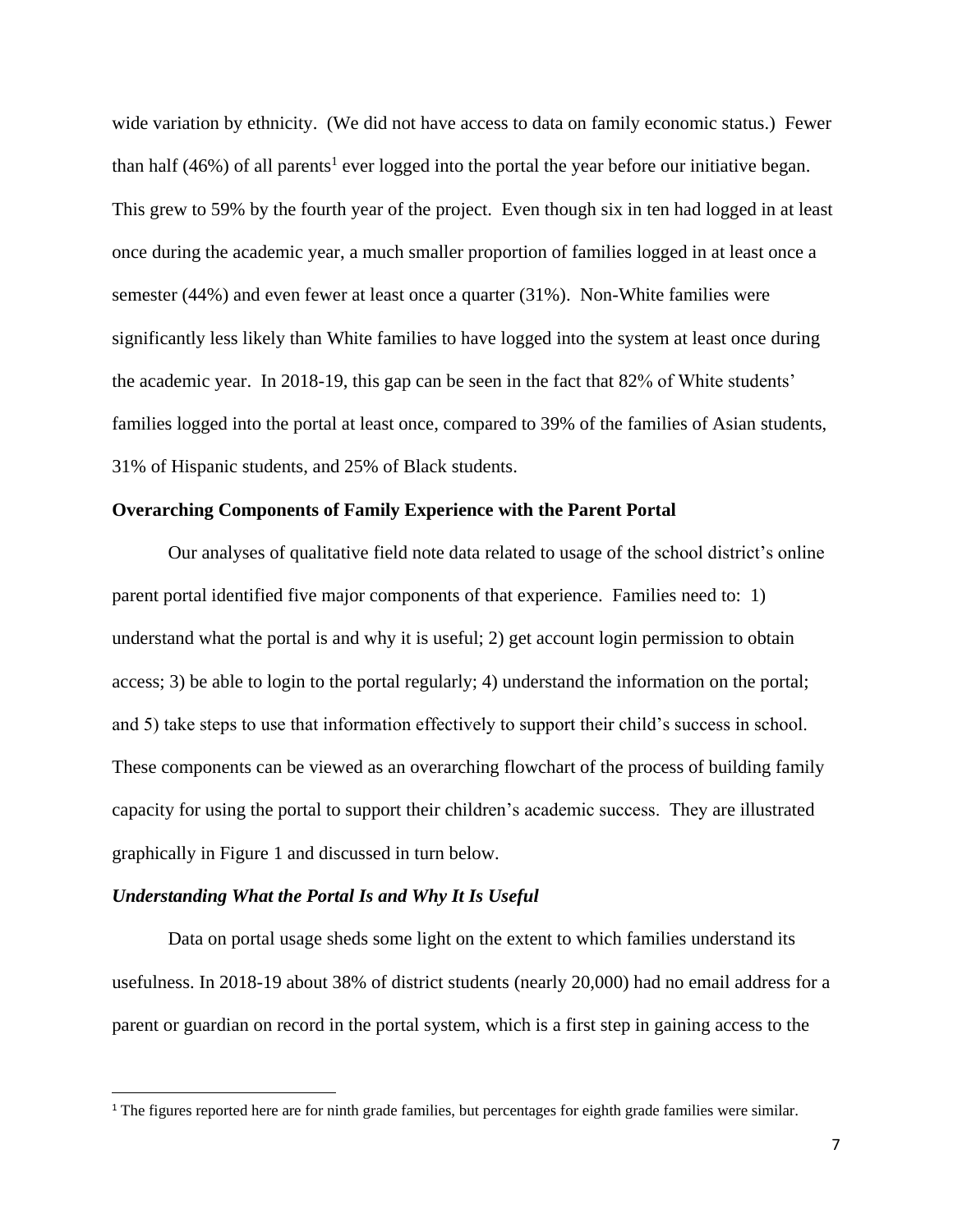system. Field notes from our meetings with school leaders included their perceptions that many families "don't know about [the portal]" or "don't know that they don't have to depend on their children to get access." One school's cycle of inquiry reflection form about its student-led conferences in January recounted: "We had a couple of families come to the event who had never looked at their students' grades and didn't know their student was missing class."

Virtually none<sup>2</sup> of the 38 families at the three family meetings observed had previously accessed the parent portal. Observation notes indicated that all families were eager to gain access to the portal once they saw what kind of information it included. This suggests that none of them had a clear understanding of how a parent portal could be useful. Notes from one meeting of East African parents explained: "One mother had seen her children look at their [portal] accounts but she didn't know that she could have her own account. The other parents did not know that this information was accessible for them and they believe that it will help them support their children's success in school."

When district and school leaders try to make information about the parent portal available to families, the staff often assume that parents know how the resource can be useful, forgetting that some families may have no idea what a parent portal is. For example, the district's website homepage has a box link called "Student Family Portals" that may not be understood by many families. There is more information under a "Family Resources" box link, but again, one has to read fine print and click through several pages to find a useful description.

At one high school information night for prospective families that we attended, we noticed that the "Guide to Information Available" handout simply mentioned that "Information on the [Name of District Portal] is available in the library." The portal in that district had an

 $\overline{\phantom{a}}$ 

<sup>&</sup>lt;sup>2</sup> One parent had recently learned about the portal at a previous training session. All other families needed help to get account login permission.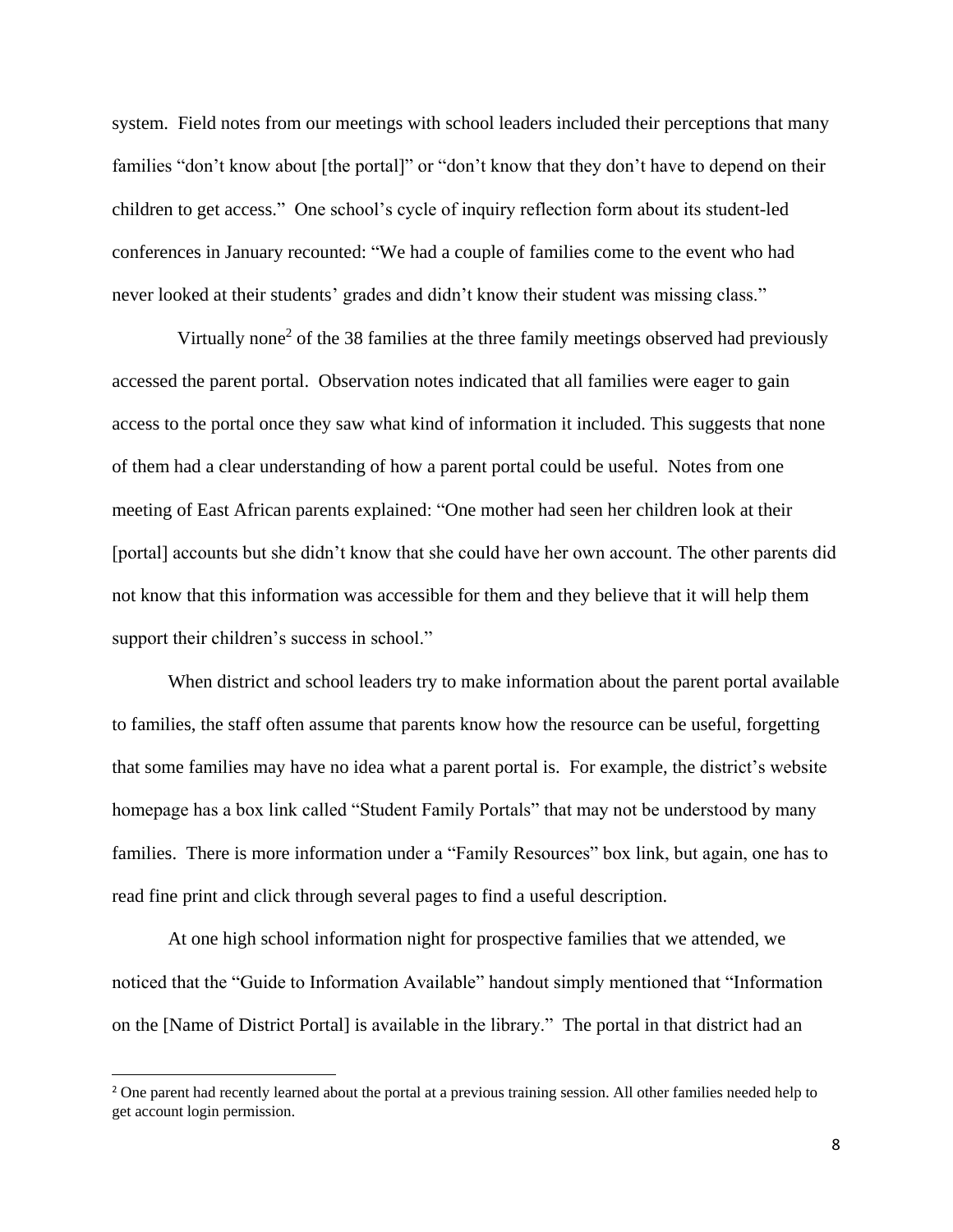ambiguous name, and if one did not know what it was, one probably would not have sought further information. Even if one made the effort to find the school library (as we did), there was no sign about the portal. A persistent parent might have waited to speak to the staff member in the library to ask about how to get access to and use the portal, but most would not take these steps. School staff may not have considered that some families (and in particular, immigrant families) may have no idea of what a portal is and need a vivid description of how the tool can be useful to them and a demonstration of what it can do. They may need a sign that invites them to a session on "Helping Your Child to Be Successful," an overview of the information on the portal, and the promise of a hands-on demonstration.

### *Getting Portal Account Login Permission*

Meetings with school staff and families about the portal yielded evidence of multiple challenges families encounter. One school leader reflected on a training session for parents: "By walking families through the process, it was clear to see that families did not understand the directions the district sends out, and therefore needed the personalized attention."This school leader also noted: "Families at first were a bit reserved by their lack of knowledge. However, once families saw that other parents were also confused, engagement increased. Parents were more willing to ask questions [and] ask for clarification."Following guidance from the continuous improvement community, we organized findings about the challenges in getting account login permission into a flowchart format (see Figure 2) to identify and emphasize important junctures in the process.

In the partnering district, the first step in the process was for the family representative to have an email account. Observations at one meeting indicated that this was an issue for several families, and they needed to be helped through this preliminary process. The next step was to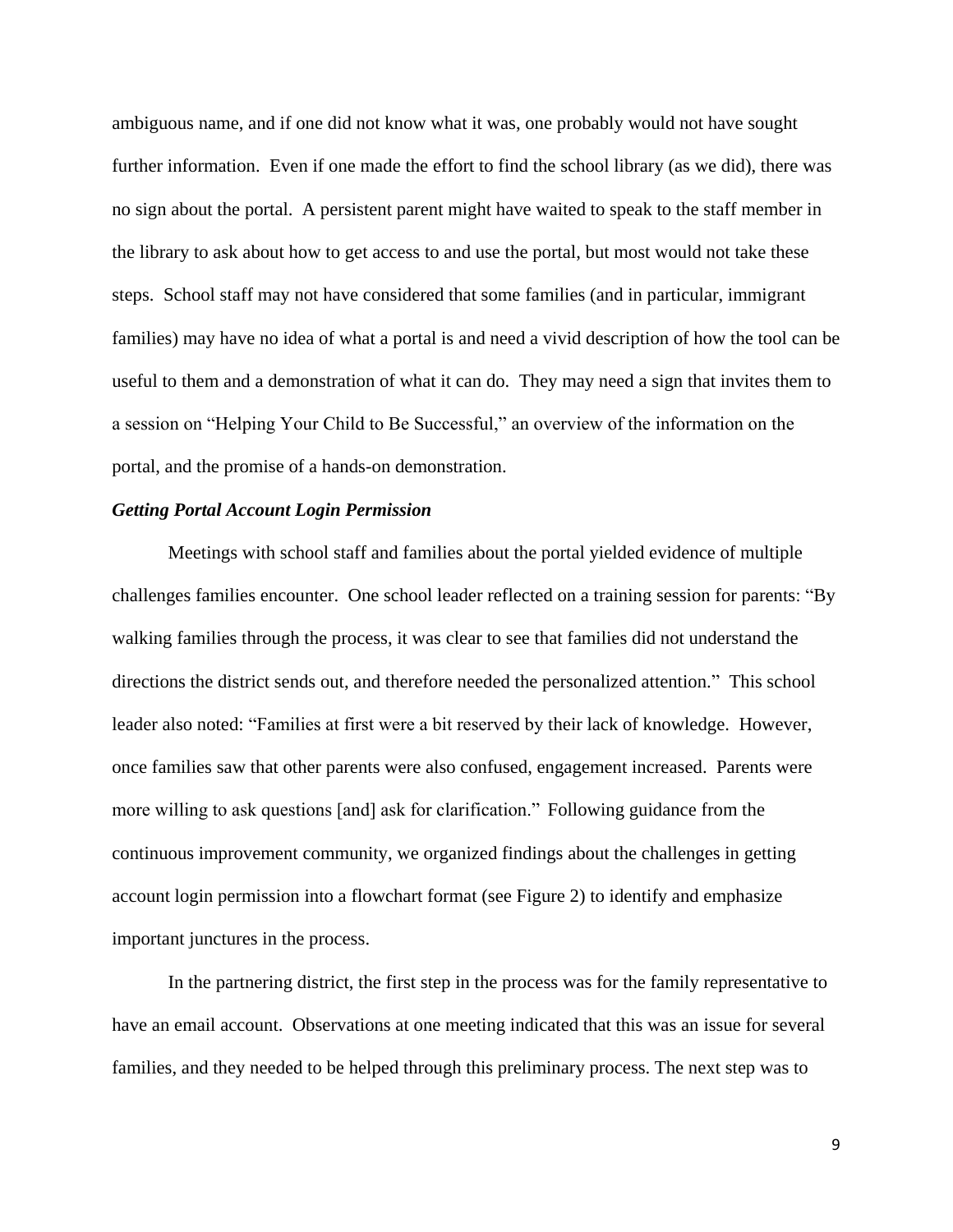ensure that the same email address was on record at each different school that children in the family attended. The observation data indicated that some families attend meetings without having correct information about their email address, and some need to ensure that they have a single, up-to-date email address on record at each child's school.

One school leader remarked at one of our workshops: "People don't check their email anymore – [they prefer] to text." Another school leader mentioned that such experiences had led her to create a demonstration email address and hypothetical student for demonstration purposes only, so as not to lose the opportunity to demonstrate the portal system to families at the school. The demonstration email address helped to alleviate problems with a delayed email response from the district portal system granting access to the system that school leaders were encountering when trying to help families. A next step in the process was to remind families to check their spam or junk email folder in case the district reply happened to go there.

Once they could access the response email from the district, families needed to enter the email address on record as the user name and create a password, ensuring that the password met system requirements. At this juncture, we noted that it would be helpful to instruct families to save that password in a Notes file on their cellphone so it would be available for future logins. At this point, the family now had access to the portal. We depict this process in a flowchart reproduced in Figure 2.

#### *Ability to Access the Portal Regularly*

Getting access to the portal is the first step. The goal is for parents to access it regularly to be able to monitor student progress in order to exercise the kind of support to help improve student outcomes. Data from observations at meetings of families and school staff identified several crucial components. Families needed a level of comfort with computers or smartphones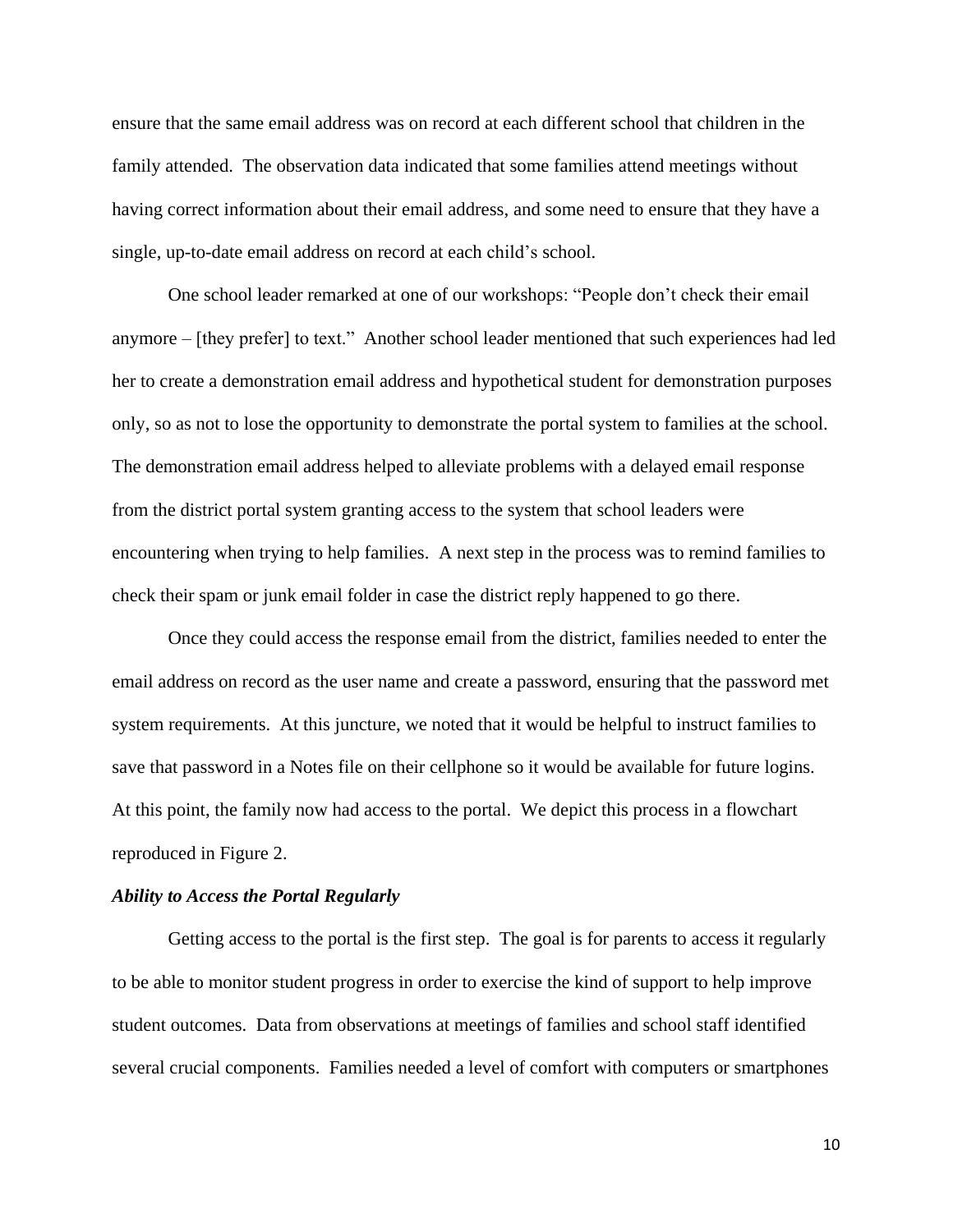to access the internet and then enter the portal. And they needed time to include this practice in their weekly or monthly routines.

Field notes from one meeting of immigrant families indicated that one parent was able to see information from the portal on her phone. At this and other meetings, school leaders noted that some families did not have internet access, and that it would be important to have a space at the school where families could use a computer connected to the internet to access their portal accounts. Another school leader recounted a parent's confession: "I'm embarrassed to tell you I don't even know how to use a computer," noting that she suspected other parents had not attended a training session because they "didn't want to reveal that they couldn't work with computers."

If access to the internet is not readily available to families, it is much more difficult to make a routine of checking the portal. Even with internet access, it can be easy for this connection with schools to slip off parents' radar. As one high school staff member put it: "When someone reaches out to parents, they get on board with checking the [portal], but sometimes they need that push." Regular reminders from the school or district for families to check the portal are an important step in the process.

# *Understanding Information in the Portal*

Accessing the portal for the first time and then on a regular basis are the first steps, but parents need to understand the information they find to be able to provide appropriate support to their children. Comments from school staff in field notes of meeting observations indicated several issues that affect parents' understanding. For example, students' grades were colorcoded (i.e., green for adequate grades, yellow for Ds and red for Es), but the text is only in English, which makes it difficult for families whose first language is not English.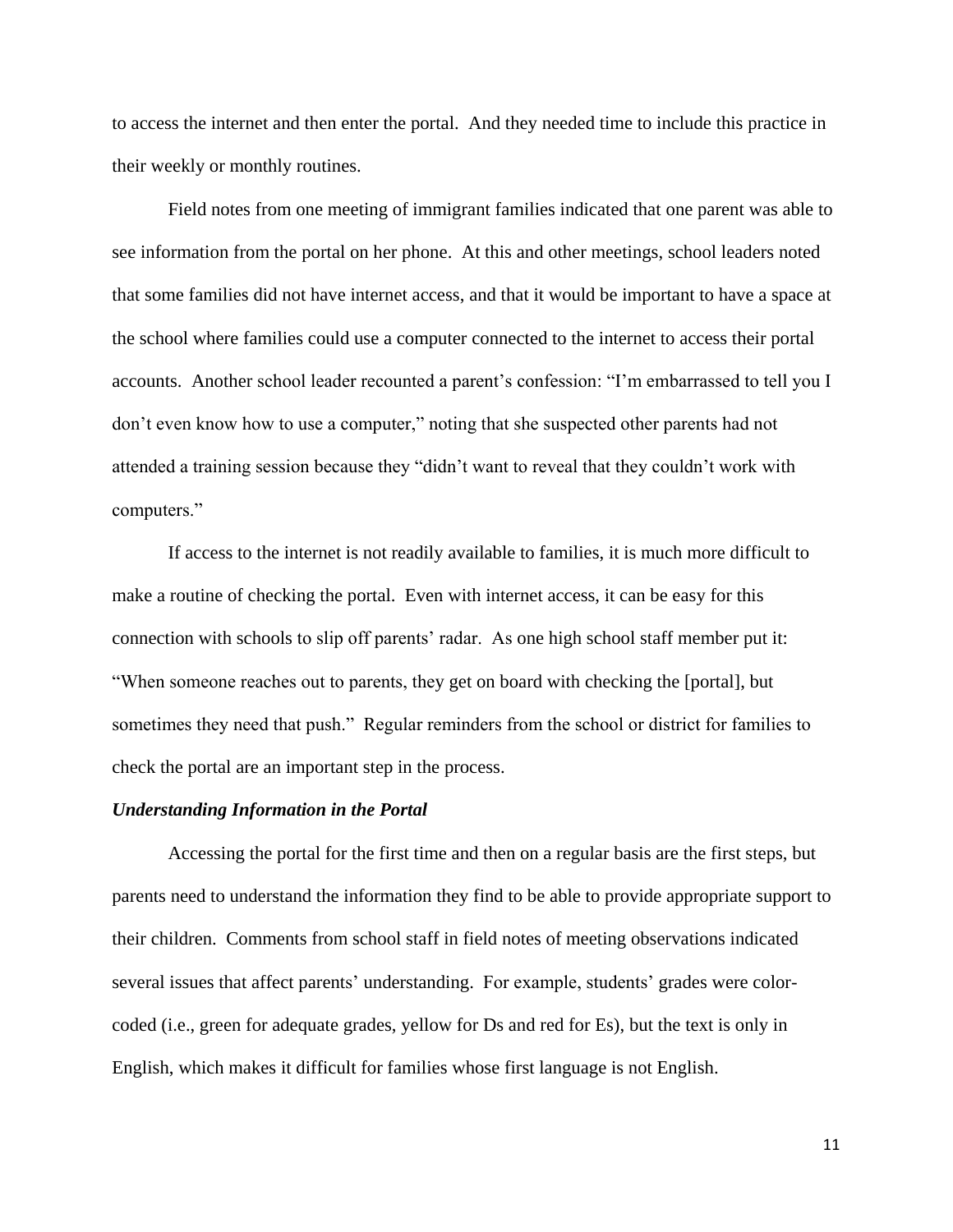As one staff member pointed out, parents need some coaching because the data are not transparent. School staff "need to help parents understand how to read [students' grades]; red is danger, but doesn't mean all hope is lost." The problem in understanding portal information is exacerbated by the "huge fluctuations" one can see from day to day or week to week as teachers update and add in new grades and students' average grades smooth out. Another problem is that not all teachers update their gradebooks regularly, and so the information available on the portal is not always current.

### *Taking Steps to Use Portal Information to Support Student Success*

Comments from school staff during our meetings indicated that they recognize the need to provide families with some guidance for how to use information on the portal. Staff agreed on messaging to families that checking the portal once every week or two was sufficient, and that checking it too much could be counterproductive. They noted that families should be made aware of the fact that they could send an email automatically to a particular teacher by clicking on that teacher's name within the portal screen. Although we tried in professional development sessions with staff to raise the issue of how best to provide guidance to parents about appropriate monitoring of course assignment completion and ways to encourage good study habits, those discussions did not yield productive reflection or important action. Some schools did, however, distribute a short "How Parents Can Support Homework Completion" flier that our team provided during professional development.

#### **School Level Challenges in Providing Family Support for Portal Use**

We identified several themes from analyses of field notes of staff comments about the portal. One theme related to problems in ensuring the portal information was up-to-date and useful for families. One assistant principal lamented that it was "really hard to get teachers to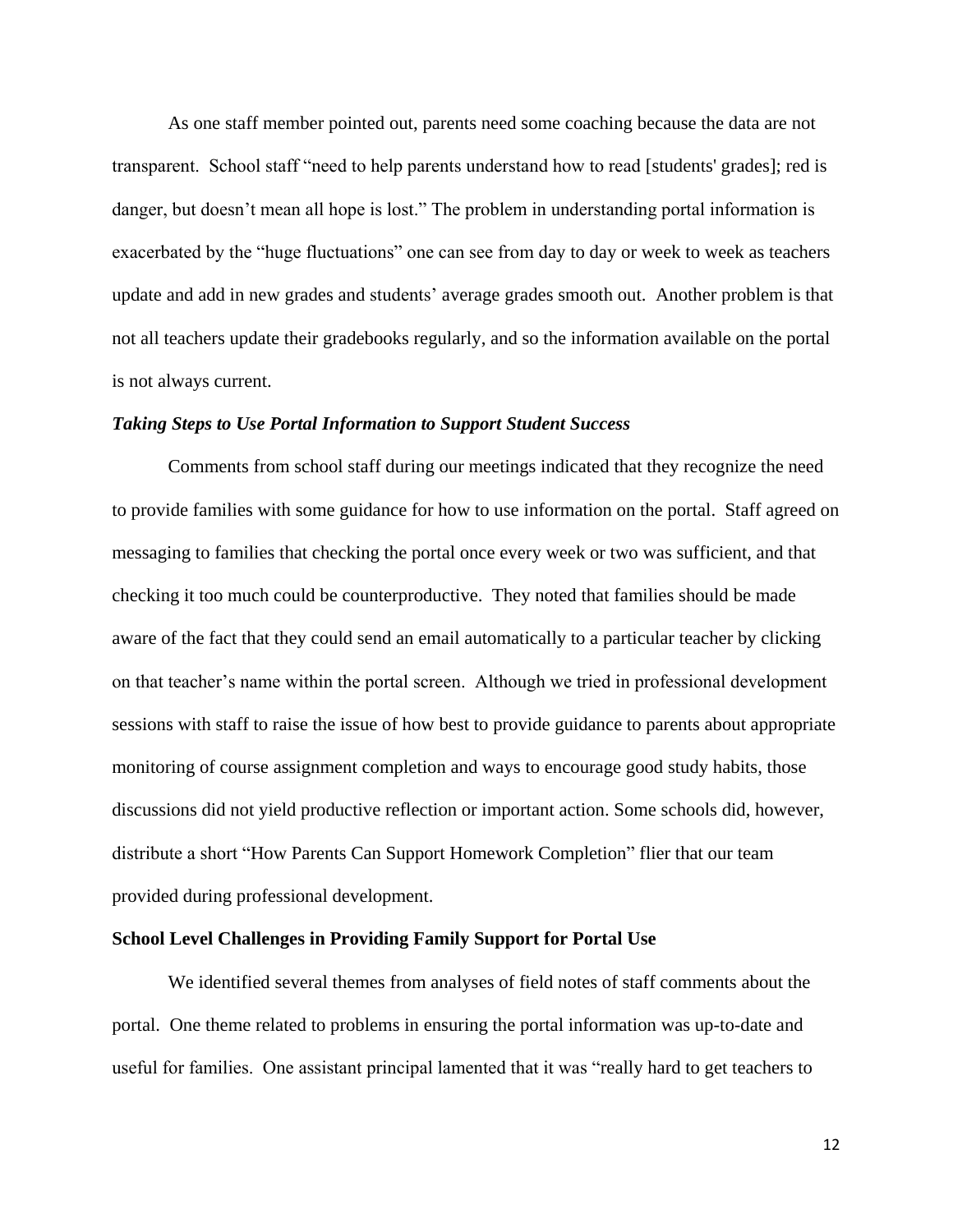buy into online methods of displaying information, as it [the method] seems to change so often at the district level."Updating gradebooks was not a contractual obligation and principals could not enforce expectations for it to be done at least bi-weekly.

Another theme related to inadequate staff knowledge about the logistics of the portal that affected their ability to teach families about it. Observations by one school staff member about the need for a "demonstration" parent email and student site seemed to be a revelation to many other staff, who had not previously encountered all the barriers some parents face in seeking to establish their login account for the first time.

A third theme was the difficulty schools had in connecting with families who needed help to access the portal system. Even when schools held special events to do this, they were not well attended. One partner school made a special effort to invite Spanish-speaking families to a special hands-on session to learn about the portal – but no one came. School leaders would benefit from guidance on how to effectively integrate information for families on the parent portal at other school events that have high attendance.

### **Conclusions and Recommendations**

Our interactions with school and district leaders during this four-year partnership project helped us understand why the gaps in parent portal access were so wide, and what schools could do to connect more of their families to this important resource. We conclude this article with a series of recommendations from a continuous improvement framework (Bryk et al., 2015) that may help any school that faces similar challenges.

#### **1) Analyze data on portal use to understand the situation in your school or district.**

This step will involve working together with the district's departments of Information Technology or Research (or both). The district's investment in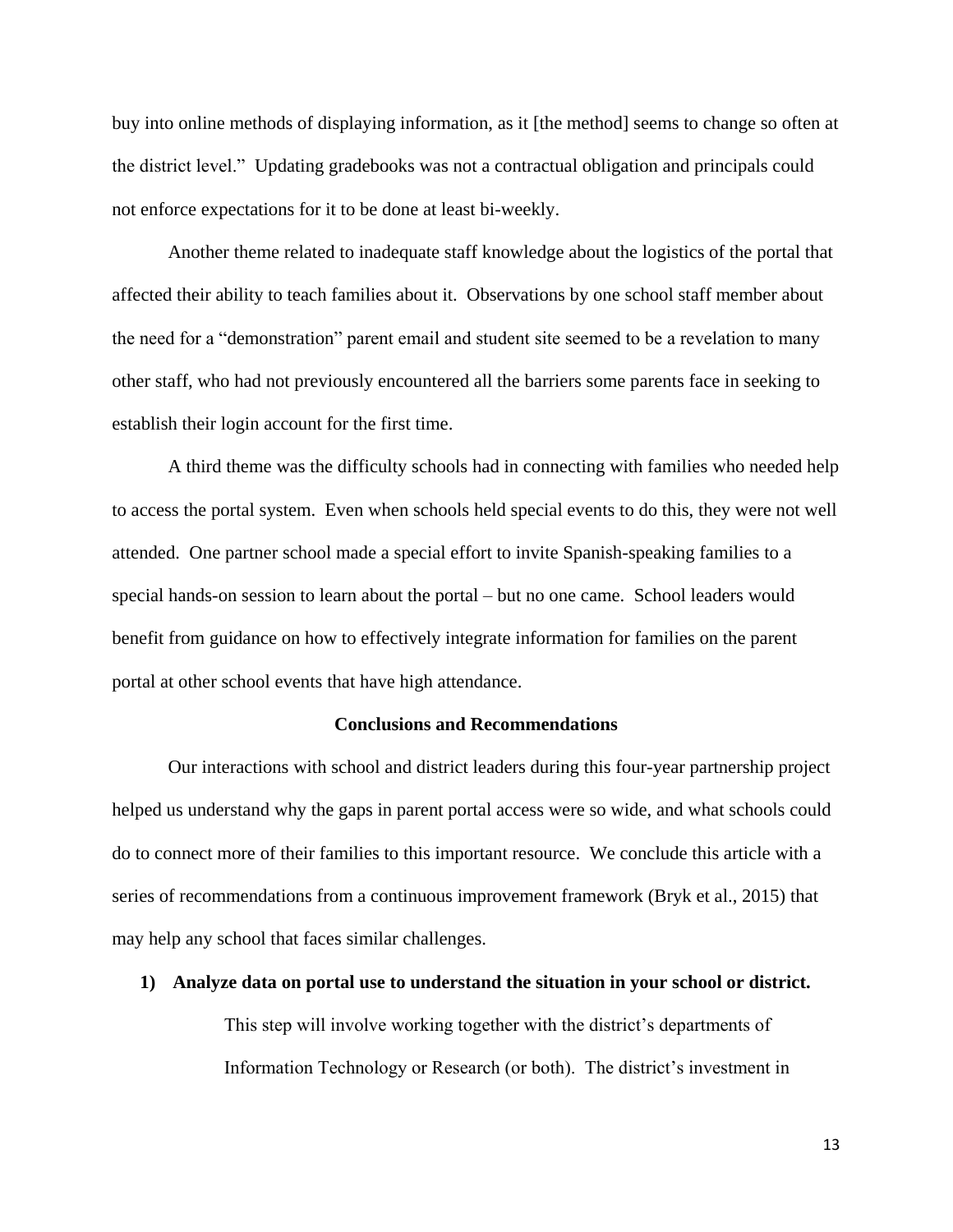creating a portal system should help to incentivize collegial participation in analyzing data about its use. Leaders in key departments may benefit from hearing about research findings on the relationship between increasing portal usage and improvement in student grades. It is particularly important to examine variation in rates of accessing the portal by ethnicity and socioeconomic status, across and within schools.

# **2) Analyze the ways that the district and schools are providing information about the portal to families.**

School leaders can begin by compiling lists of the ways school staff are providing information about the portal to the families of their students (e.g., through written communications, events) and the timing of these communications. It can be illuminating to list these and discuss them with the faculty. It is also useful for school leaders to reflect on how they are using (or not using) resources provided by the district. At the district level it would be useful to convene a crossdepartmental task group to analyze how information about the portal is provided through the website and other media, and how district staff are communicating with school staff about the portal.

# **3) Conduct a meeting with a group of families from your school or from several schools in the district who are not accessing the portal.**

Such a meeting could serve as both a demonstration to help families get access to the portal, and a listening session to gather important information from families about their knowledge of and experiences with the portal, and the challenges they have faced. To successfully recruit families to attend, school staff need to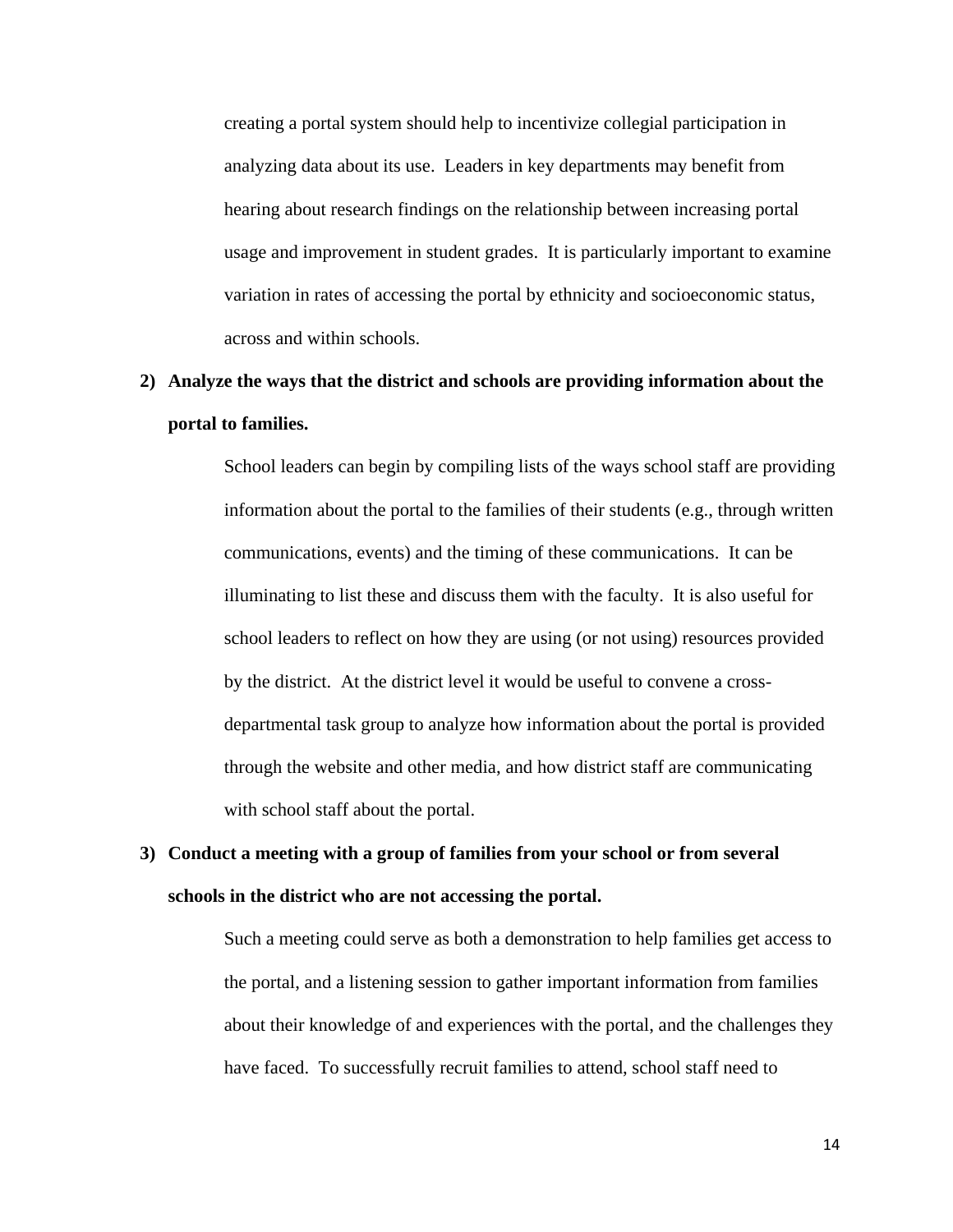conduct personal outreach by phone or face-to-face conversations. Leaders also need to plan ahead to ensure that careful notes are taken during observation and listening to identify the issues that emerge.

**4) If you identify a need to improve the percentage of families who are able to access the portal and use it effectively, conduct a short cycle of inquiry (Plan-Do-Study-Act cycle) at a single school as a first step in the continuous improvement process.** 

> Armed with data about portal usage rates and variation across various groups within the school, as well as information about how the school has provided information and help with the portal to families in the past, school leaders can set an improvement goal and begin a cycle of inquiry with a committed team. They would begin by deciding on a specific change that has some likelihood of leading to improved results, and PLAN how to implement actions to produce the change and collect data needed to evaluate the results. For example, the team might decide that "Back-to-School Night" is a time when the largest number of families attend a school event, and that they could institute several new ways to ensure that more families find out about the portal, see a demonstration, and get help to access their account.

> This approach—extending Back to School Night —would involve multiple means of outreach and communication about the opportunity beforehand, and multiple stations to encounter families and provide information and specific help on a computer at the event. It could also involve reaching out by phone through interpreters to families whose first language is other than English to make a personal invitation and let them know about the hands-on help with the portal. As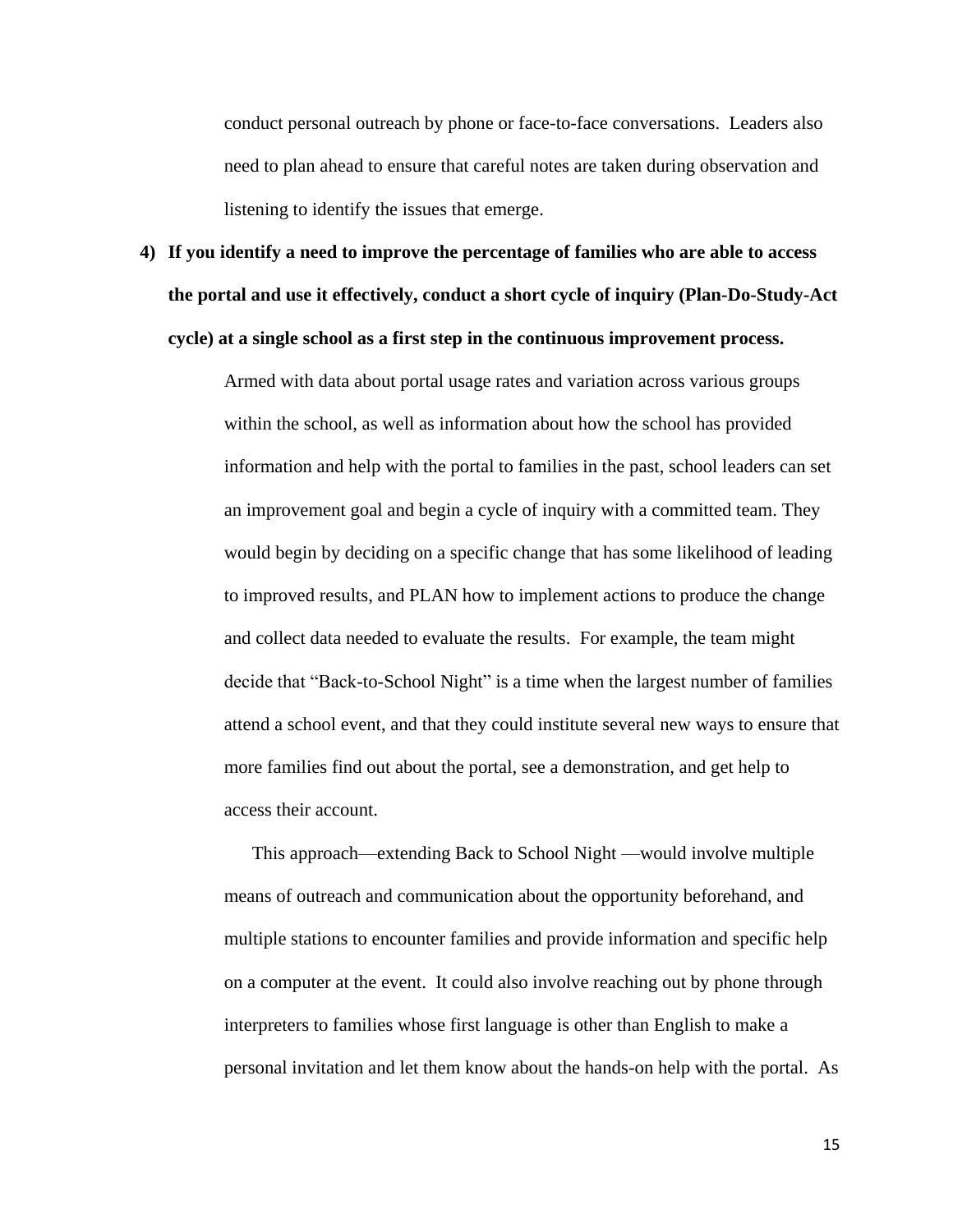staff at one of our partner schools learned, it may be important to have a way to demonstrate the portal to families who do not have the required prerequisites (e.g., single registered email address) and a plan for following up with those families.

After careful planning, school leaders DO the intervention and ensure that adequate information is gathered so that the team may STUDY the results and draw conclusions about how useful the change effort was. This could involve working with the district research office to analyze school data on parent logins over a period including at least one month prior to the intervention and one month after the intervention for both the intervention school and similar comparison schools that did not have the same intervention. School leaders may also want to collect data on changes in quantity of communications with teachers, as well as any other evidence of how increased parental logins related to increased parental monitoring and improved student grades. After analyzing data and drawing conclusions, the team would decide on what next steps to ACT upon as they move forward and embark on a new cycle of inquiry.

# **5) Expand the continuous improvement process gradually to include other schools in a networked learning community.**

As a team at one school engages in a learning process about the use of the parent portal, district leaders should find ways to share knowledge with teams at other schools. As teams at other schools begin trying similar change ideas, school teams across the district may form a networked learning community to share their experiences and findings with each other.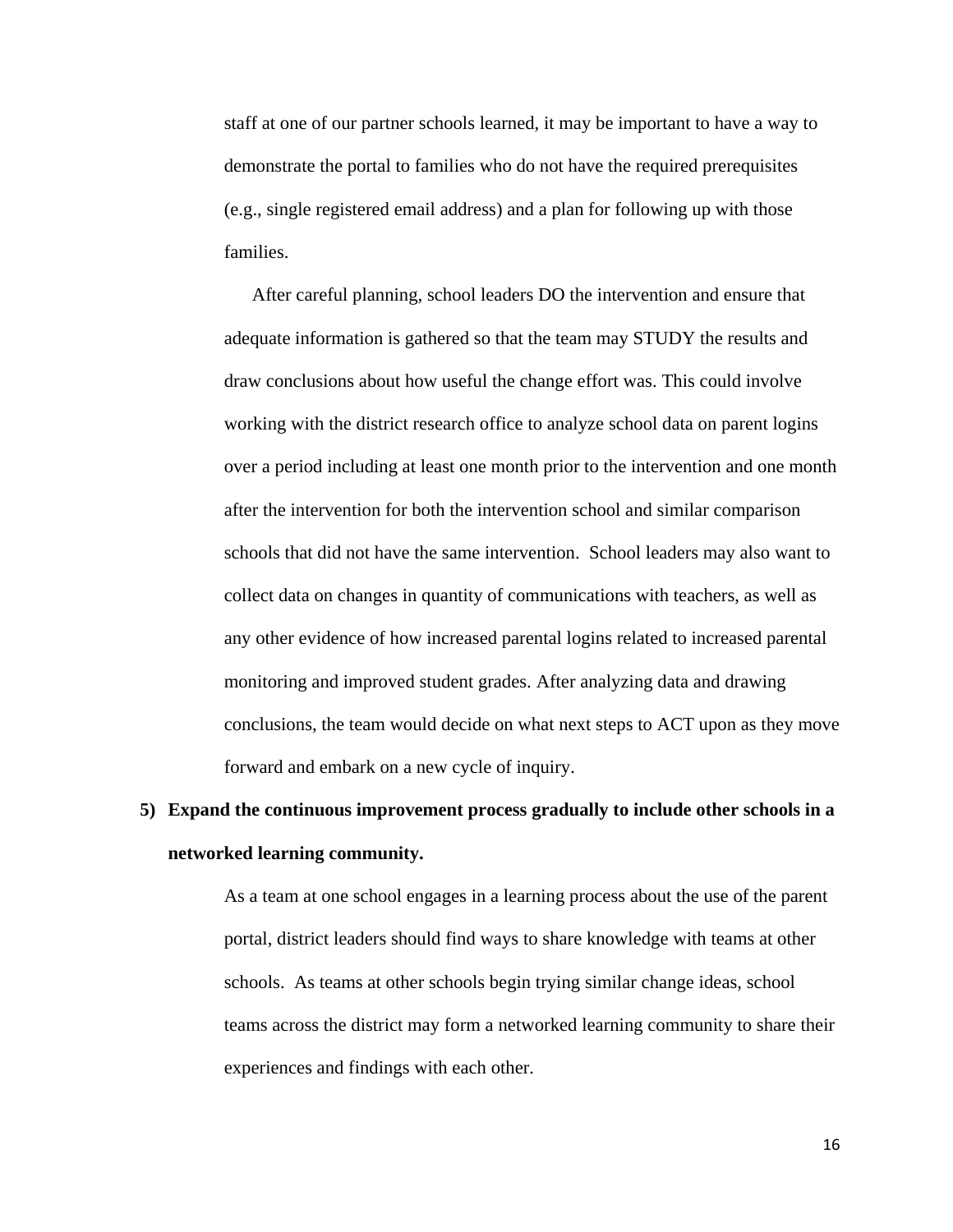Research suggests that efforts to increase family usage of the parent portal can potentially lead to improved student outcomes (Bergman, 2016). Middle school leaders can contribute significantly to student success by helping more families to access and use the portal effectively, particularly as their students get ready to transition to high school when passing courses becomes essential for accruing credits needed for graduation. By learning from the experiences shared in this article and following the continuous improvement process that we recommended, school leaders can make significant progress in "widening the portal" for more of their students' families. We invite readers to share their experiences with us (see contact information included below) so that we may build a networked learning community together focused on this important issue.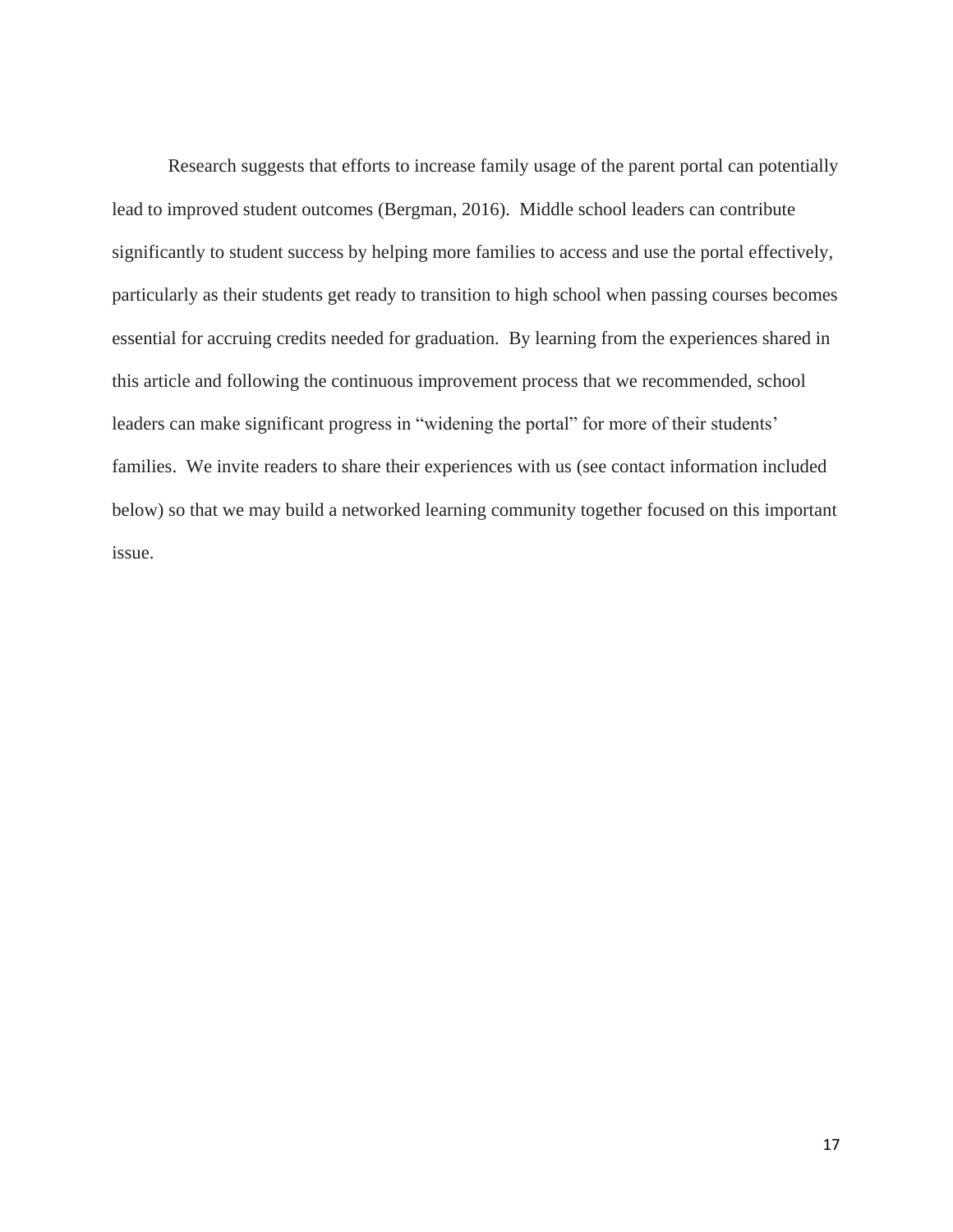### **References**

- Aldunate, R., & Nussbaum, M. (2013). Teacher adoption of technology. *Computers in Human Behavior, 29*(3), 519–524. doi:10.1016/j.chb.2012.10.017
- Altman, M., & Meis, A. (2013). Kinvolved: Utilizing technology to communicate, evaluate, and advocate for improved attendance and family and community engagement. *Journal of Educational Technology Systems, 41*, 319-332.

Bergman, P. (2016). *Technology adoption in education: Usage, spillovers and student achievement* (CESifo No. 6101). Retrieved from [https://papers.ssrn.com/sol3/papers.cfm?abstract\\_id=2866866](https://papers.ssrn.com/sol3/papers.cfm?abstract_id=2866866)

- Bergman, P. (2019). Nudging technology use: Descriptive and experimental evidence from school information systems. *Education Finance and Policy*. Advance online publication. https://doi. org/10.1162/edfp\_a\_00291
- Bergman, P., & Chen, E. (2017). *Leveraging parents: The impact of high-frequency information on student achievement.* New York, NY: Teachers College, Columbia University. Retrieved February 22, 2018,<http://www.columbia.edu/~psb2101/ParentRCT.pdf>
- Braun, V., & Clarke, V. (2006). Using thematic analysis in psychology. *Qualitative Research in Psychology*, *3*(2), 77-101. doi:10.1191/1478088706qp063oa
- Bryk, A. S., Gomez, L., Grunow, A., & LeMahieu, P. (2015). *Learning to improve: How America's schools can get better at getting better.* Cambridge, MA: Harvard Education Press.
- Conus, X., & Fahrni, L. (2019). Routine communication between teachers and parents from minority groups: An endless misunderstanding?, *Educational Review,* 71, 234-256.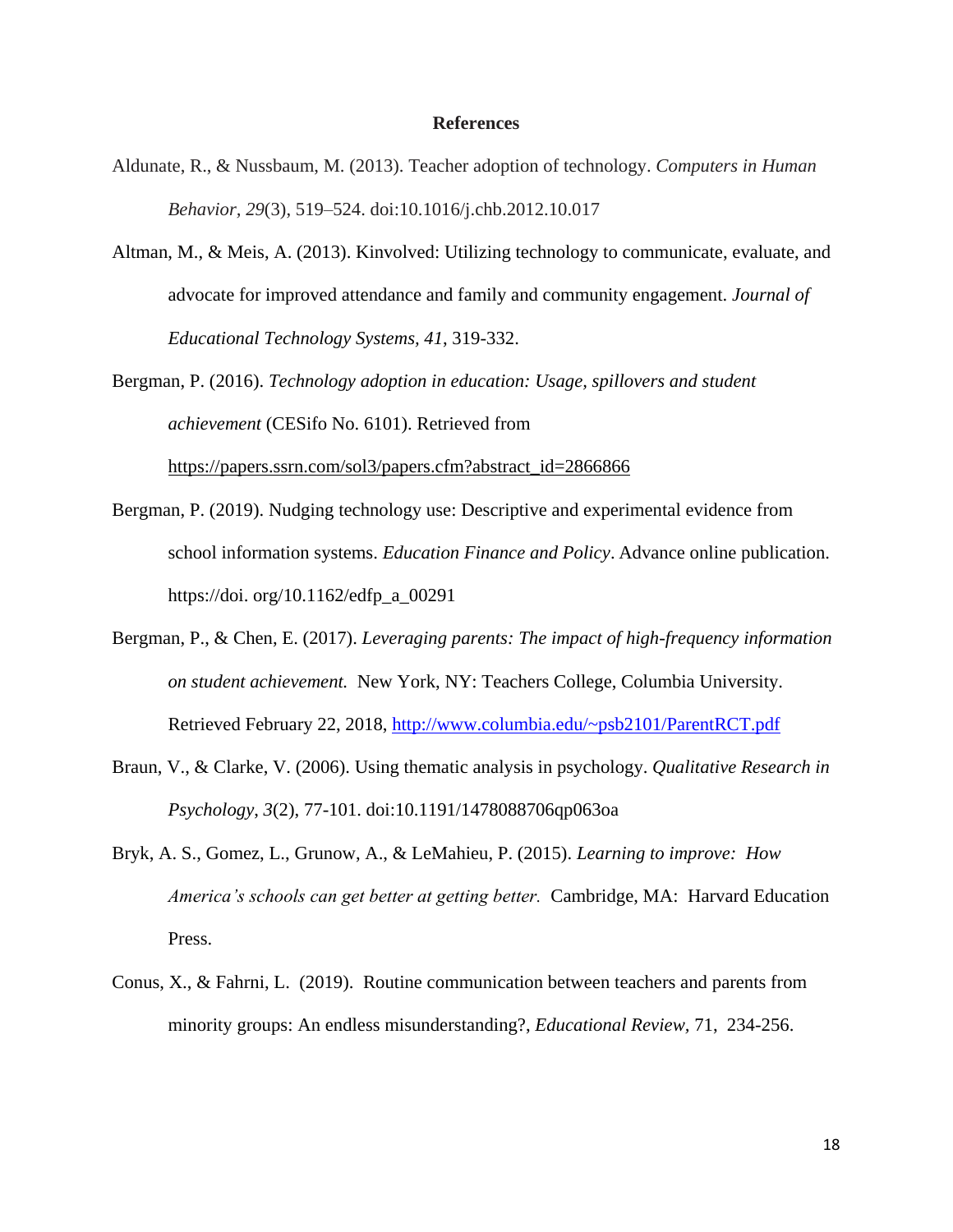- del Valle, G. B. (2011). *Using a web-based program to increase parental involvement: Teachers' and administrators' perceptions*. (Doctoral dissertation). Retrieved from ProQuest Dissertations & Theses Global. (3514602)
- Dries, S. D. (2014). *The influence of parent portal access on student efficacy and parental involvement.* (Doctoral dissertation). Retrieved from eRepository at Seton Hall. (2076)
- Epstein, J. L., Sanders, M. G., Sheldon, S. B., Simon, B. S., Salinas, K. C., Jansorn, N. R., ... & Hutchins, D. J. (2019). *School, family, and community partnerships: Your handbook for action, Fourth edition*. Thousand Oaks, CA: Corwin.
- Henderson, A. T., & Mapp, K. L. (2002). *A new wave of evidence: The impact of school, family, and community connections on student achievement.* Austin, TX: Southwest Educational Development Laboratory.
- Ishimaru, A. M. (2019a). From family engagement to equitable collaboration. *Educational Policy, 33*(2), 350-385.
- Ishimaru, A. M. (2019b). Educational and community leadership: Unrealized synergies for equitable parent‐family‐school collaboration. In S. B. Sheldon, S. B., & T. A. Turner-Vorbeck, T. A. (Eds.), *The Wiley handbook of family, school, and community relationships in education* (pp. 489-509). Hoboken, NJ: John Wiley & Sons.
- Jeynes, W. H. (2017). A meta-analysis: The relationship between parental involvement and Latino student outcomes. *Education and Urban Society, 49,* 4-28.

Johnson, P. (2013). *The impact of technology on parental involvement: Perceptions of teachers and guidance counselors regarding the impact of a parent portal component of a student information system on parental involvement at the high school level.* (Doctoral dissertation). Retrieved from ProQuest Dissertations & Theses Global.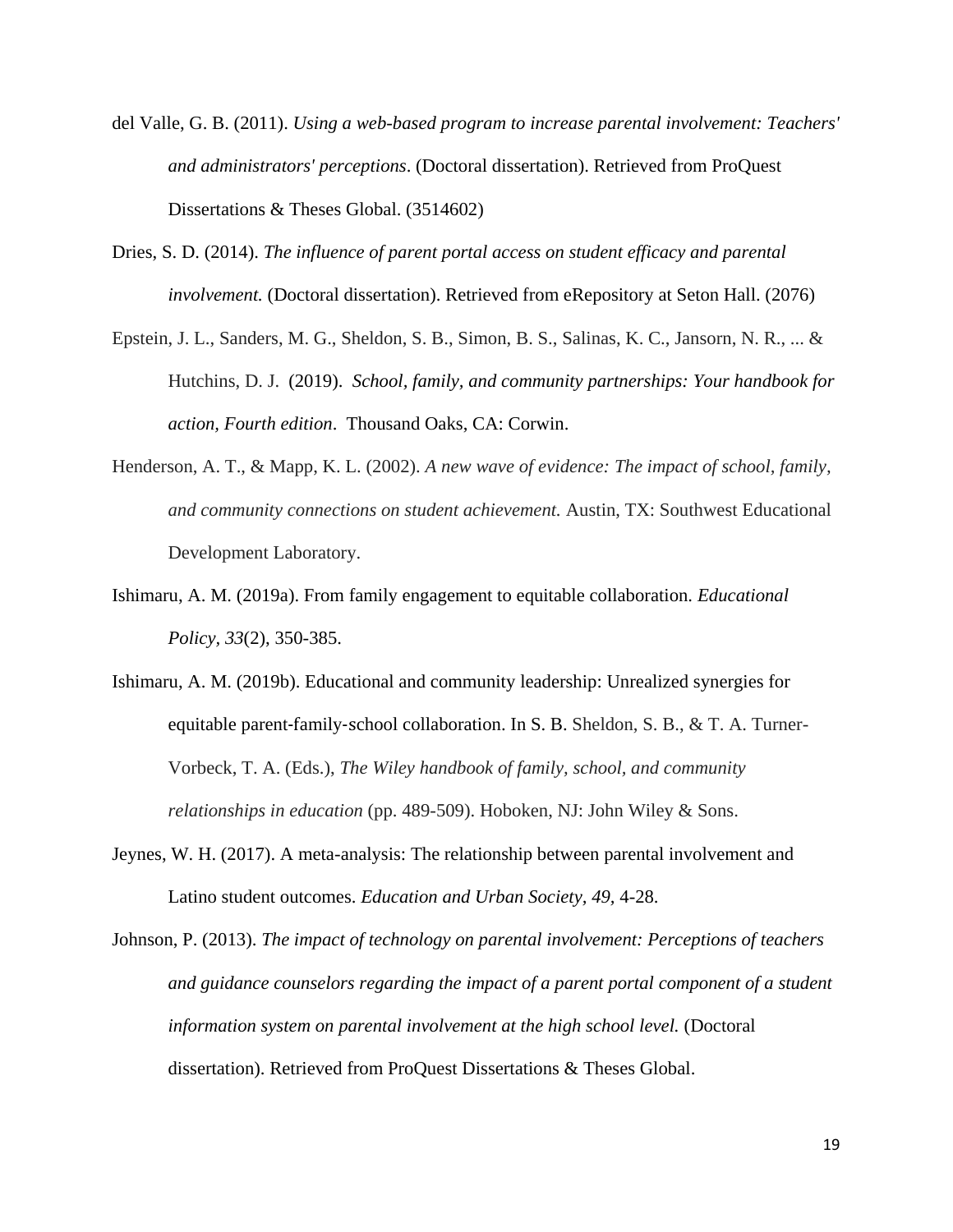- Koch, C. S. (2010). *The function of electronic communication devices in assisting parental involvement in middle schools.* (Doctoral dissertation). Retrieved from ProQuest Dissertations & Theses Global. (3420561)
- Kraft, M. A., & Rogers, T. (2015). The underutilized potential of teacher-to-parent communication: Evidence from a field experiment. *Economics of Education Review, 47,* 49-63.
- Lynch, M. (2017). The *Tech Advocate's* list of 11 school communication apps, tools, and resources. Retrieved December 11, 2019 from [https://www.thetechedvocate.org/tech](https://www.thetechedvocate.org/tech-edvocates-list-11-school-communication-apps-tools-resources/)[edvocates-list-11-school-communication-apps-tools-resources/](https://www.thetechedvocate.org/tech-edvocates-list-11-school-communication-apps-tools-resources/)
- Mac Iver, M. A., Wills, K., Clark, E. & Mac Iver, D. J. (2020, April). Urban parents at the portal: Family use of web-based information on student course grades [Roundtable Session]. AERA Annual Meeting San Francisco, CA <http://tinyurl.com/rz443dh> (Conference Canceled)
- Mac Iver, M.A., Sheldon, S., Epstein, J., Rice, E., Mac Iver, D. & Simmons, A. (2018). Engaging families in the high school transition: Initial findings from a continuous improvement initiative. *School Community Journal, 28,* 37-66.
- Miller, R. G., Brady, J. T., & Izumi, J. T. (2016). Stripping the wizard's curtain: Examining the practice of online grade booking in K-12 schools. *School Community Journal*, 26, 45-69.
- Patrikakou, E. N. (2016). Parent involvement, technology, and media: Now what? *School Community Journal, 26*(2), 9–24. Retrieved from http://www.schoolcommunitynetwork. org/SCJ.aspx
- Porterfield, K., & Carnes, M. (2012). *Why social media matters: School communication in the digital age.* Bloomington, IN: Solution Tree Press.
- Robinson, C., Lee, M., Dearing, E., & Rogers, T. (2018). Reducing student absenteeism in the early grades by targeting parental beliefs. *American Educational Research Journal*, *55,*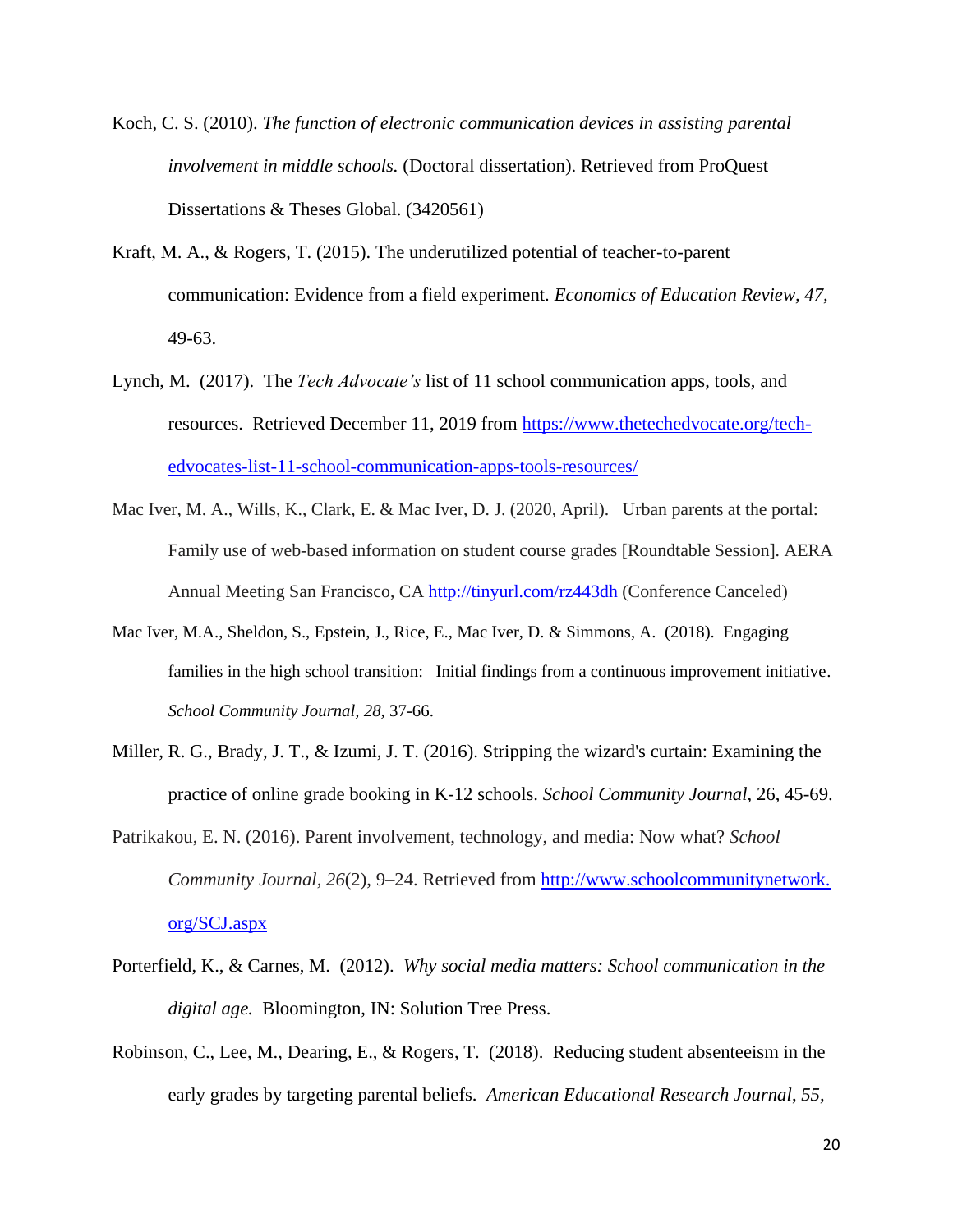1163-1192. Doi: 10.3102/0002831218772274

- Rogers, T., Duncan, T., Wolford, T., Ternavoski, J., Subramanyam, S., & Reitano, A. (2017). *A randomized experiment using absenteeism information to "nudge" attendance."* Washington, DC: U.S. Department of Education, Institute of Education Sciences, National Center for Education Evaluation and Regional Assistance, Regional Educational Laboratory Mid-Atlantic. http://ies.ed.gov/ncee/edlabs.
- Rogers, T., & Feller, A. (2018). Reducing student absences at scale by targeting parents' misbeliefs. *Nature Human Behavior*, 2, 335-342.
- Sanders, M. G., & Sheldon, S. B. (2009). *Principals matter: A guide to school, family, and community partnerships*. Thousand Oaks, CA: Corwin Press.
- Selwyn, N., Banaji, S., Hadjithoma-Garstka, C., & Clark, W. (2011). Providing a platform for parents? Exploring the nature of parental engagement with school learning platforms. *Journal of Computer* Assisted Learning, 27, 314-323.
- Sheldon, S. B. (2003). Linking school-family-community partnerships in urban elementary schools to student achievement on state tests. *Urban Review, 35*, 149-165.
- Sheldon, S. B. (2007). Improving student attendance with a school-wide approach to schoolfamily-community partnerships. *Journal of Educational Research, 100* (5), 267-275.
- Sheldon, S. B., & Epstein, J. L. (2002). Improving student behavior and school discipline with family and community involvement. *Education and Urban Society, 35*, 4 – 26.
- Sheldon, S. B., & Epstein, J. L. (2004). Getting students to school: Using family and community involvement to reduce chronic absenteeism. *School Community Journal, 14,* 39–56.
- Sheldon, S. B, & Epstein, J. L. (2005). Involvement counts: Family and community partnerships and math achievement. *Journal of Educational Research, 98*, 196 – 206.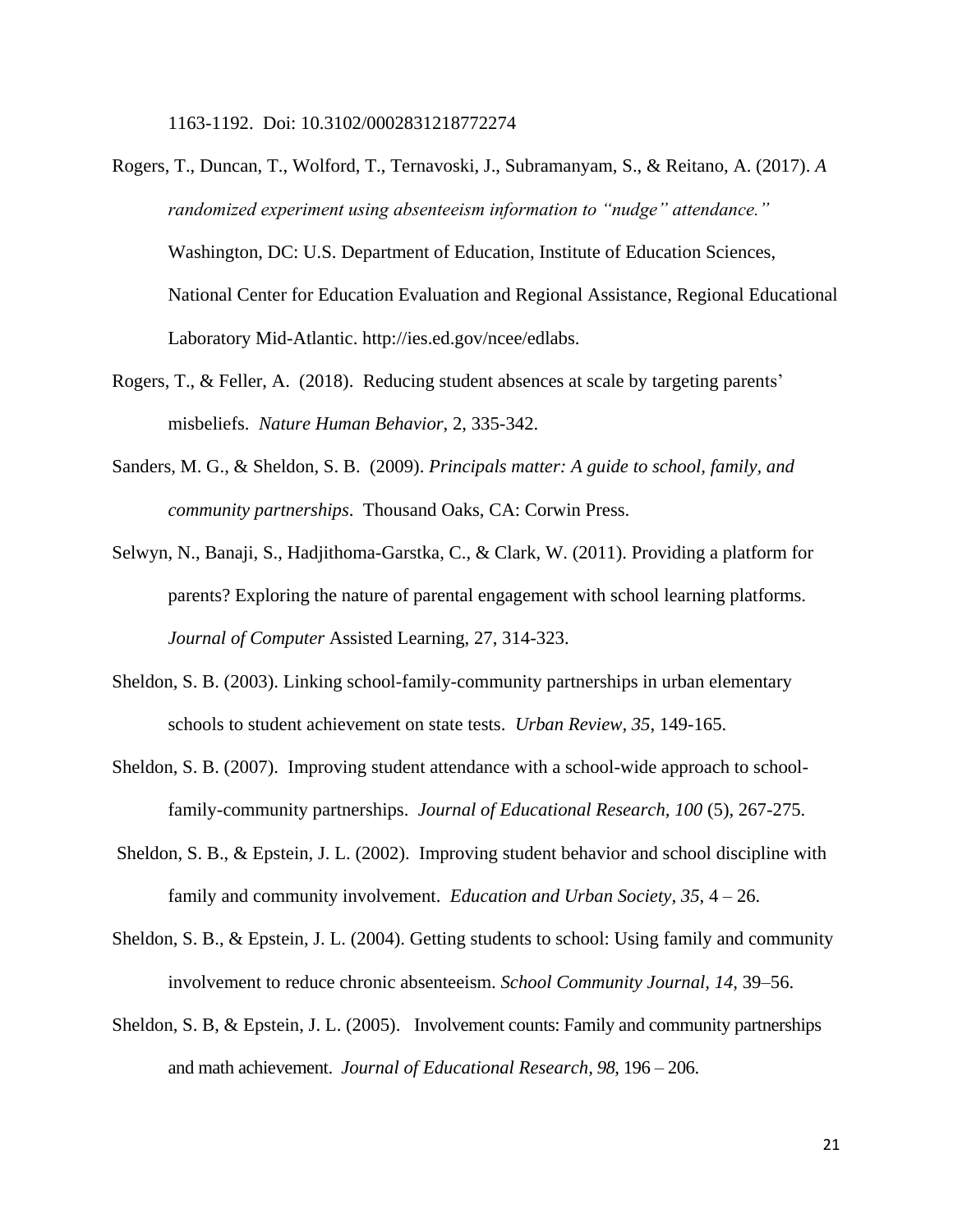- Sheldon, S. B., Epstein, J. L., Galindo, C. L. (2010). Not just numbers: Creating a partnership climate to improve math proficiency in schools. *Leadership and Policy in Schools, 9,* 27- 48.
- Thompson, B. C., Mazer, J. P., & Flood Grady, E. (2015). The changing nature of parent– teacher communication: Mode selection in the smartphone era. *Communication Education, 64*(2), 187–207. doi:10.1080/03634523.2015.1014382
- Weiss, H. B., Lopez, M. E., & Caspe, M. (2018). *Joining together to create a bold vision for next generation family engagement: Engaging families to transform education.* New York, NY: Carnegie Corporation of New York. Retrieved from [https://www.carnegie.org/media/filer\\_public/f8/78/f8784565-4bd6-4aa3-bd80-](https://www.carnegie.org/media/filer_public/f8/78/f8784565-4bd6-4aa3-bd80-2b98fd43380e/parent-engagement-2018.pdf) [2b98fd43380e/parent-engagement-2018.pdf](https://www.carnegie.org/media/filer_public/f8/78/f8784565-4bd6-4aa3-bd80-2b98fd43380e/parent-engagement-2018.pdf)

Weiss, H. B., Lopez, M. E., & Stark, D. R. (2011). *Breaking new ground: Data systems transform family engagement in education.* Retrieved from https://archive.globalfrp.org/publications-resources/browse-our-publications/breakingnew-ground-data-systems-transform-family-engagement-in-education2

Zieger, L. B., & Tan, J. (2012). Improving parent involvement in secondary schools through communication technology. *Journal of Literacy and Technology*, 13, 30–54.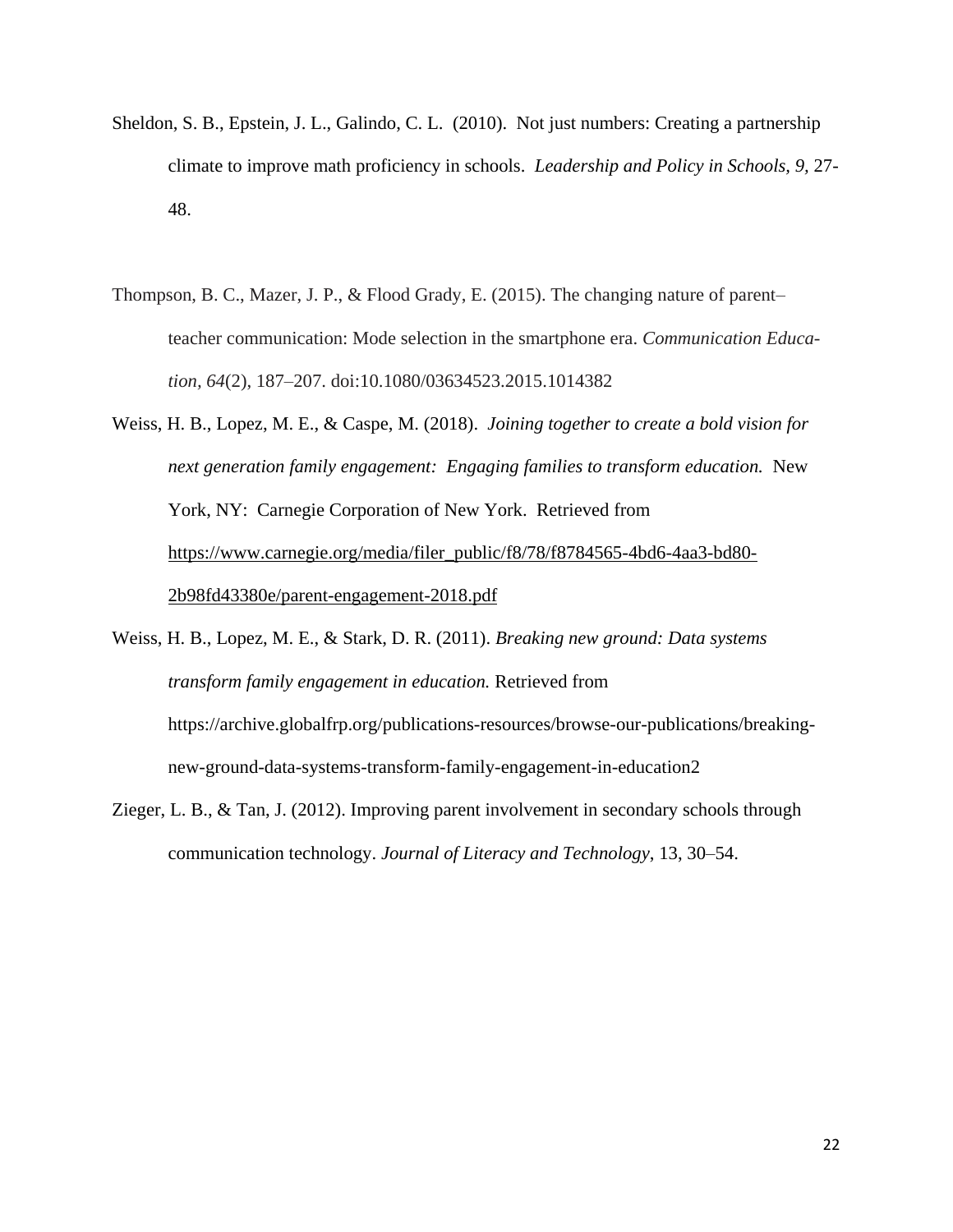# **Figure 1. Major Hurdles in Family Experience with the Parent Portal**

| Understand<br>what the<br>portal is<br>and why it<br>is useful | Get<br>account<br>login<br>permission | Login to<br>portal<br>regularly | Understand<br>information<br>in the<br>portal | Take steps<br>to use<br>information<br>to support<br>student<br><b>SUCCESS</b> |
|----------------------------------------------------------------|---------------------------------------|---------------------------------|-----------------------------------------------|--------------------------------------------------------------------------------|
|----------------------------------------------------------------|---------------------------------------|---------------------------------|-----------------------------------------------|--------------------------------------------------------------------------------|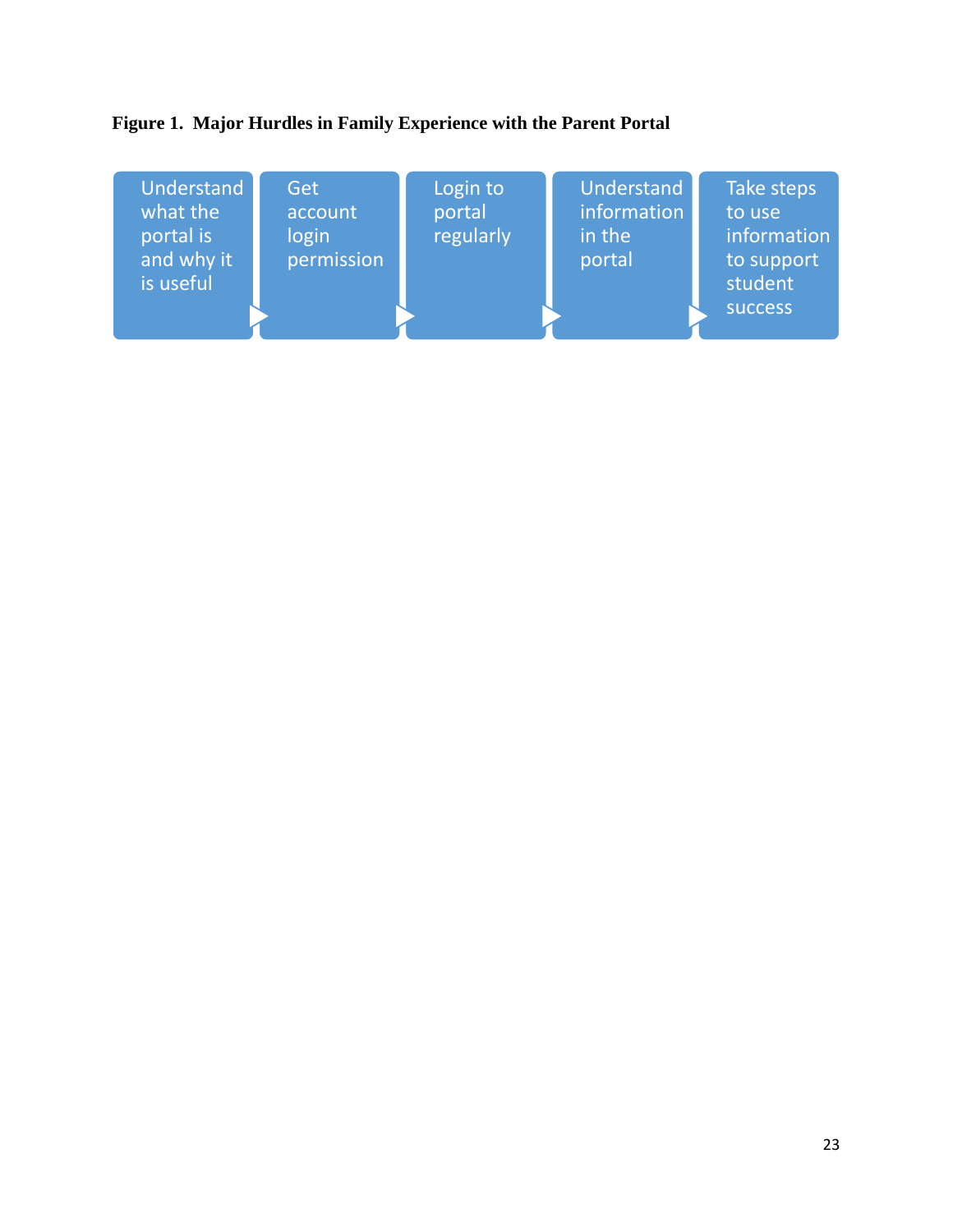

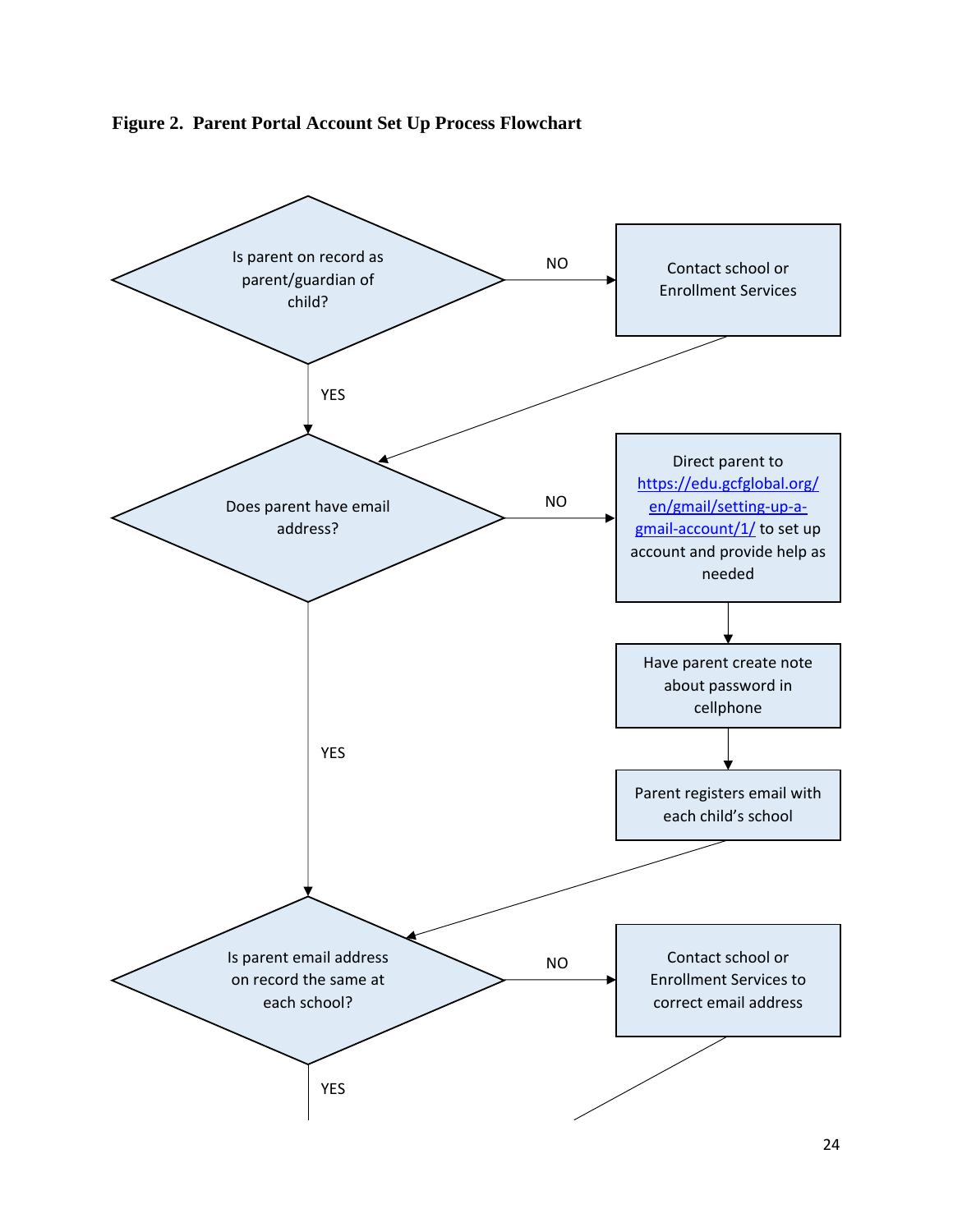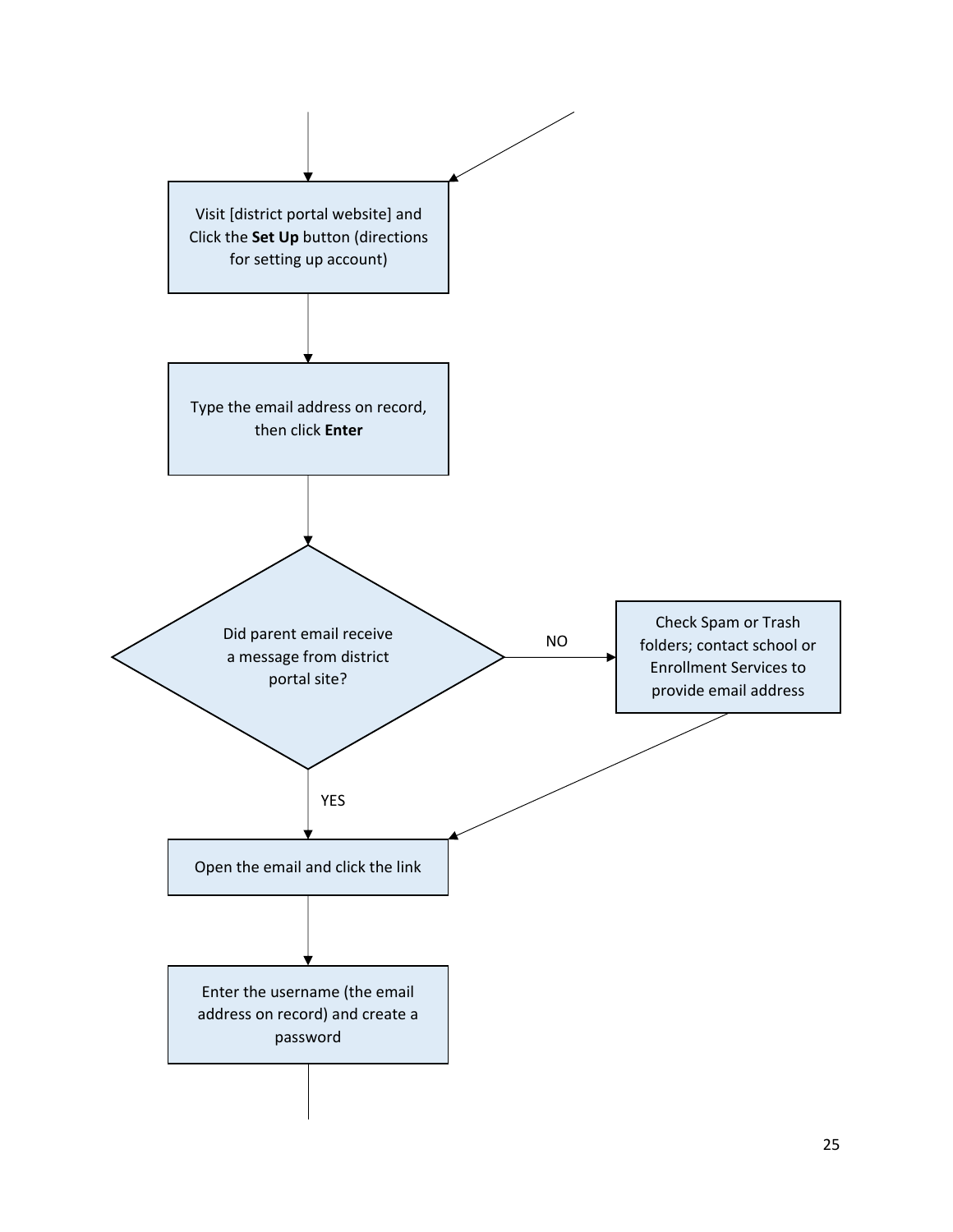